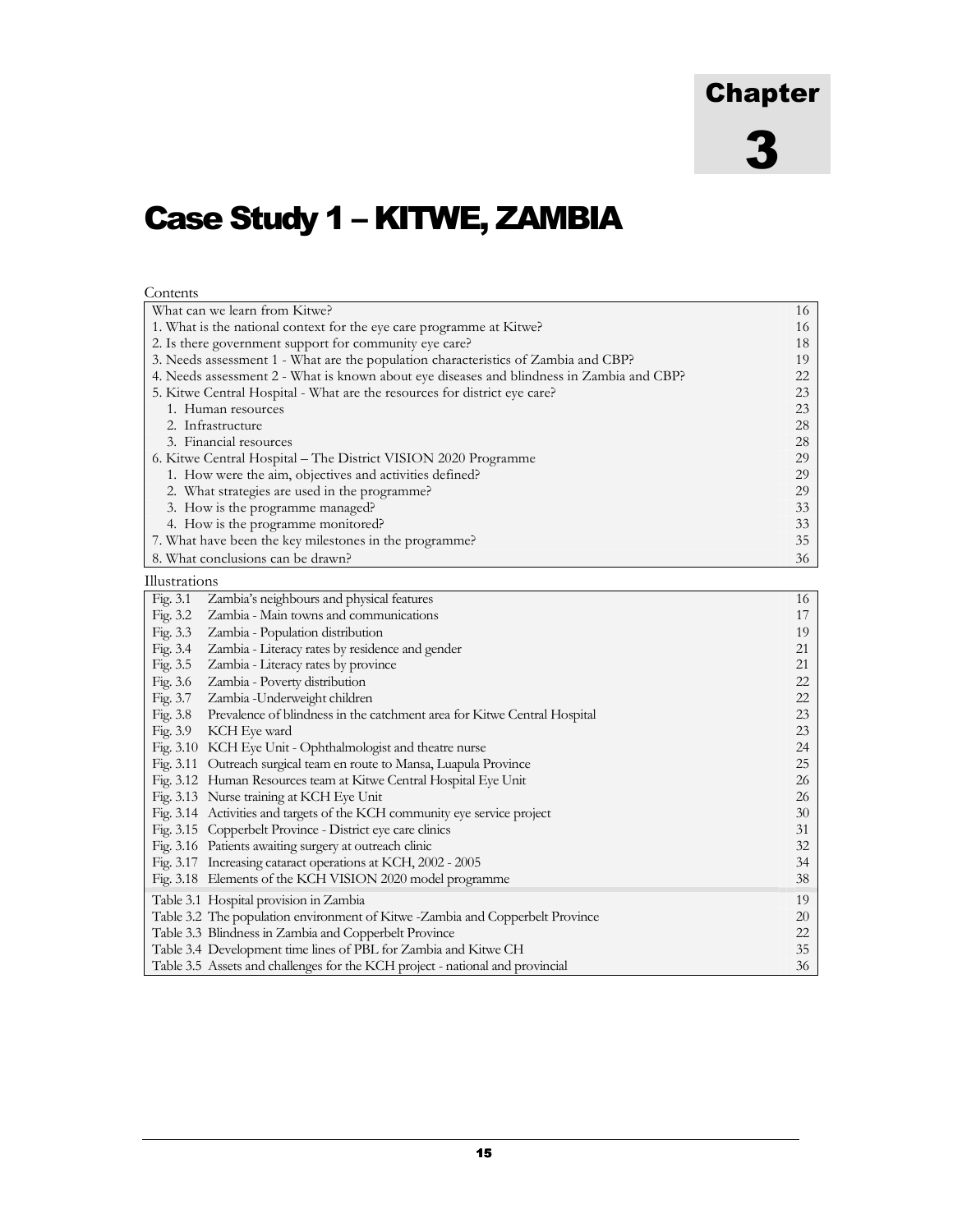# What can we learn from Kitwe?

I was looking for a good case study in sub-Saharan Africa. Kitwe Central Hospital (KCH) in central Zambia was recommended. This was good advice. It is a fine example of what can be achieved for community eye health with slender resources. The eye unit at KCH demonstrates well how VISION 2020 works, both in the way the service is structured and in its achievements. This is true for the eye care it provides within its own Copperbelt Province and beyond in its broader area of outreach. In the next couple of years Kitwe expects to achieve the targets set for patients seen and cataract surgeries completed – a fine model for eye care in this continent. Much of Africa still lags far behind.

How has this happened? What lessons can we learn and what practices might be repeated elsewhere? The description that follows gives attention to the important role that NGOs can adopt. But the input from NGOs would be far less likely if there were not so many positives in the existing local situation. Much can be done in a government hospital with a well led, locally resourced eye care team that welcomes challenges, shares ownership and works hard at being successful. All this has given Kitwe the good reputation necessary to ensure that willing patients want to use a well managed service. Thus Kitwe is able to achieve success after success and, by extension, other units can do the same.

# 1. What is the national context for the eye care programme at Kitwe?

Kitwe is situated in the Copperbelt province of Zambia, a land-locked country covering 752,614 square



kilometres, lying between 8˚ and 18˚ south of the Equator. Its climate has three seasons: cool and dry May - August, hot and dry September - October, and warm and wet November - April. The northern part of the country has rainfall ranging from 1,100 mm to over 1,400 mm, while the south which often suffers droughts ranges from 600mm to 1,100 mm. The country is largely elevated plateau with higher relief mostly in the north and east (Fig. 3.1), rising to a maximum of 2,301 m.

The country has been independent since  $24<sup>th</sup>$ October 1964 and is divided for administration into nine provinces (Fig. 3.3). Two of these, Lusaka and Copperbelt (CBP in the text), are largely urban while the remainder are predominantly rural. Zambia is further divided into 72 districts. The capital is Lusaka, lying at 1,277 meters above sea level (Fig. 3.1). There are seven official languages.

Fig. 3.1 Zambia's neighbours and physical features

Zambia has a mixed economy. A modern urban sector with associated business and industrial employment follows the old line of rail (Fig. 3.2), while the rural sector dominates the rest of the country. Copper mining is the country's main economic activity, although problems with world copper prices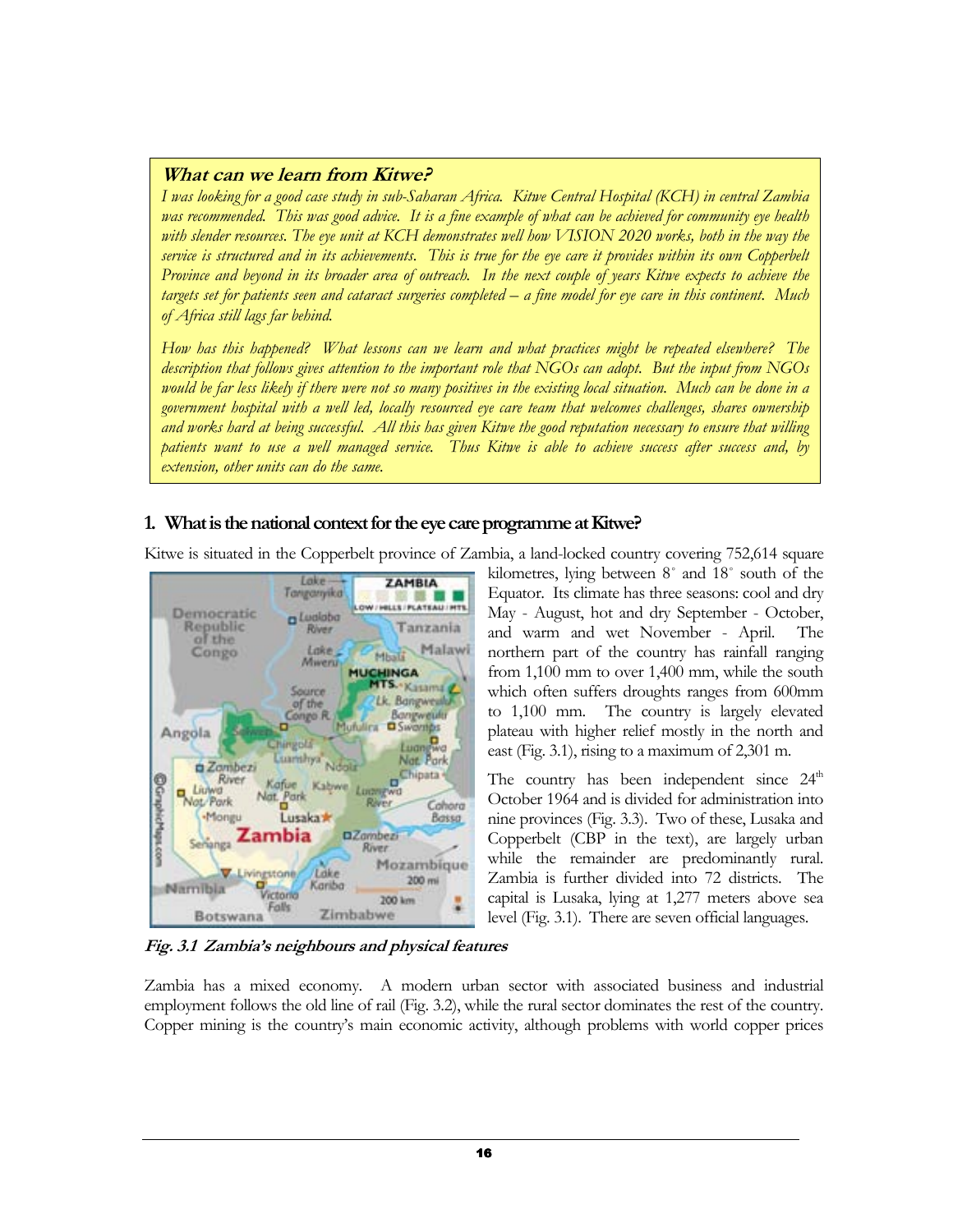mean that this narrow dependency creates major problems for the national economy. About 50% of the working age population is unemployed. This leads to **high poverty** levels, especially in rural areas. In total about 85% of the population live below the poverty line, with 46% classed as extremely poor – statistics that are beginning to improve. In 2003 the country was ranked at 163 out of the 177 countries listed in the Human Development Index (measuring longevity, knowledge and standard of living).

In recent years there has been some improvement with higher copper prices and improved maize harvests. A strong drive by the government to fight corruption has ensured that support will now come from international organisations, such as the International Monetary Fund and the International Development Agency, to bring enhanced debt relief. Repayment of interest on loans has been a major crippling economic factor in past years, inhibiting state investment in public services, including health care in general and the prevention of blindness in particular. The claims of HIV/Aids, TB and malaria for service investment have further diminished the resources available to combat blindness, both for treatment and prevention.



Fig. 3.2 Zambia - Main towns and communications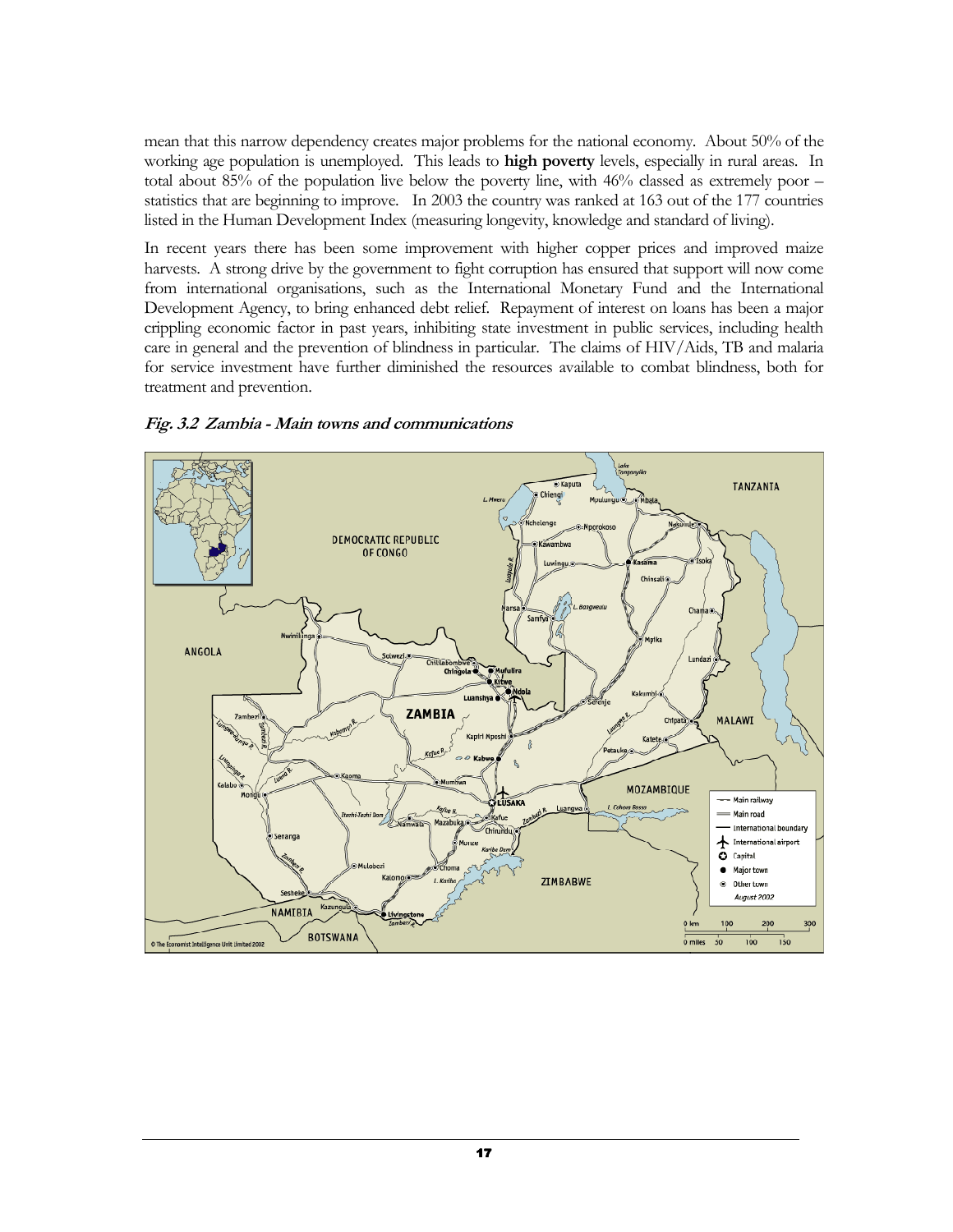# 2. Is there government support for community eye care?

The first National Five Year Strategic Plan for the Prevention of Blindness<sup>1</sup> in Zambia was presented in October 2003 by the National Prevention of Blindness Committee with the support of the Central Board of Health, and launched at a National Planning workshop in 2004. This document acknowledged the need to focus attention on VISION 2020 as the means of eliminating avoidable blindness. It also recognised that 'eye health is an integral part of other health care services and therefore needs to be implemented.…with other primary health care activities' and that 'districts…. are now the focal points in the delivery of health care services' (page iv). The Plan argued that the logical outcome of resource competition lies in the horizontal integration of primary health care activities. The CBoH Director General in his foreword stated that this 'document (will focus) government direction in terms of planning and delivery of eye health services'.

The Plan underlined five needs:

- a strong community approach to eye care to parallel national and individual endeavours
- a greatly improved distribution of specialized ophthalmic human resources (targets were set)
- a greatly enhanced availability of physical facilities for both services and training with supporting equipment and transport (targets were set)
- a greater availability of referral centres and centres to develop the PBL programme.
- the need for a National Co-ordinator for the Prevention of Blindness

The government has therefore supported the aim to improve community eye care in Zambia but resource limitations have made active participation difficult. A further problem rests in the failure of the National Plan to lay down a 5-year implementation programme with a district planning framework, a failure common across Sub-Saharan Africa. Recently central government has shown a stronger commitment, for example in supporting primary eye care workshops and in organising screening and surgical camps to celebrate World Sight Day in 2005. Further, in November 2005, the Ministry of Health together with the National PBL Committee met the main NGOs to coordinate more fully their eye care programmes in Zambia. It is now recognised that the Central Board of Health, previously set up in 1996 to implement government policy, needs to be

dissolved to avoid duplication and save money. This has been balanced in 2006 with the employment by the Ministry of Health of a National VISION 2020 Manager, with NGO support, to coordinate eye care activities across the country.

The Ministry of Health remains the strategic group, setting and controlling budgets and paying salaries. Powers are delegated to Provincial Offices of Health (PHOs) whose management capacity is well regarded. The PHO role is to monitor health expenditure, authorize appointments, pay salaries, and check on MoH policy implementation. So long as individual service units, such as KCH, inform the PHO and therefore the MoH of their plans and activities, there is little worry about external interference in health programmes.

The structure of hospital provision in Zambia is outlined in Table 3.1, the provinces are mapped in Fig. 3.3 and the towns/hospitals with their main communication links are shown in Fig. 3.2. The only dedicated eye hospital in Zambia is privately owned in Lusaka. Full eye units are found in tertiary and some secondary hospitals, for example at KCH, unusually opened as long ago as 1958. All primary and many secondary hospitals treat only minor traumas and otherwise refer – involving lengthy patient journeys. Some secondary hospitals provide a base for outreach activities.

Kitwe Central Hospital (KCH), the subject of this case study, is a tertiary level hospital and lies in the Copperbelt Province. There are 10 districts in CBP (8 of which – see Fig. 19 – form part of the KCH catchment). The remainder of the area served lies in two neighbouring provinces, bringing the dependent population in total to approximately 1.6m.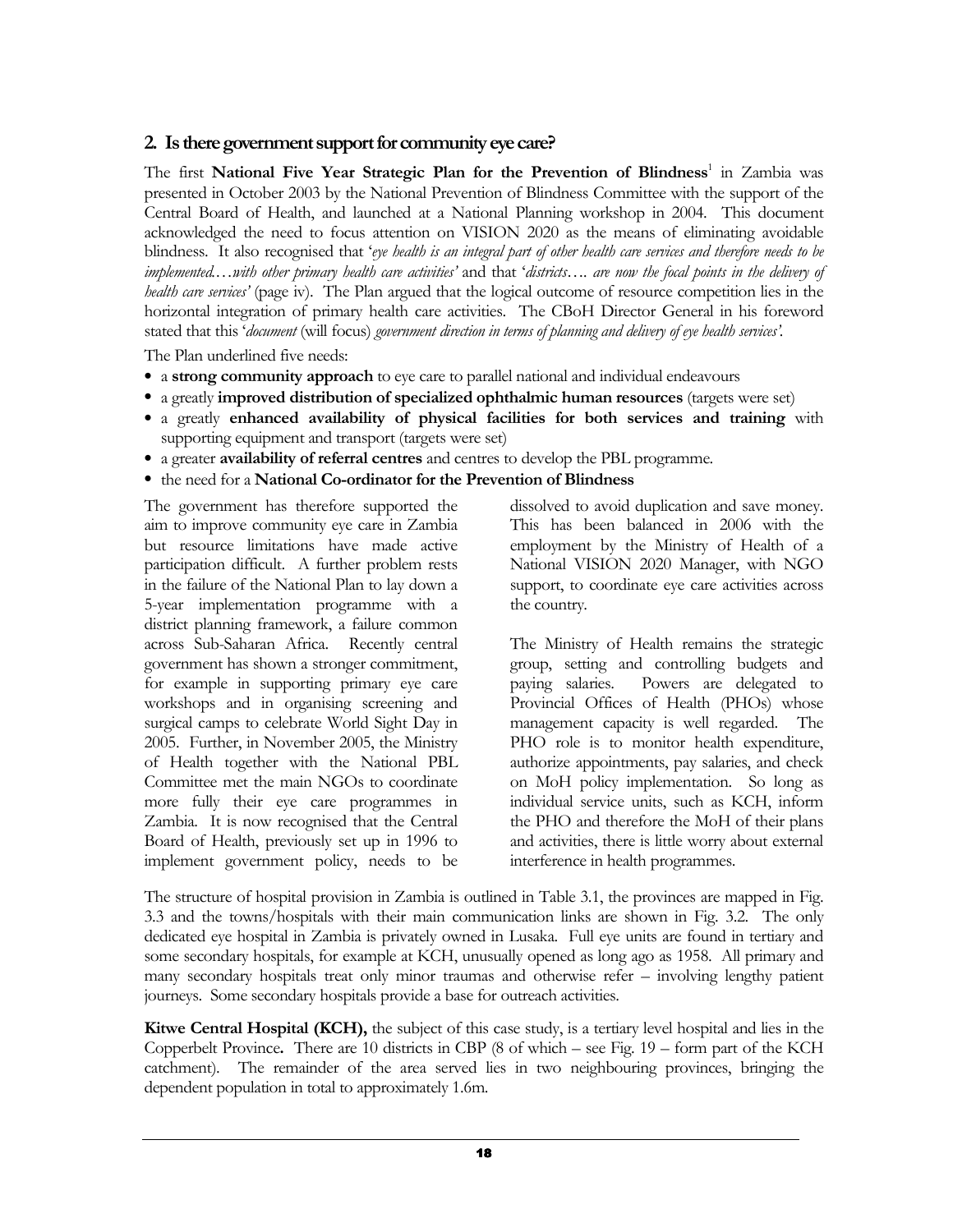Table 3.1 Hospital provision in Zambia

| <b>Tertiary</b>                                       | Secondary (referral) | Primary               |                                      |
|-------------------------------------------------------|----------------------|-----------------------|--------------------------------------|
| <b>University Teaching</b><br>Hospital (UTL) - Lusaka | <b>Province</b>      | Town                  | 73 District and Mission<br>Hospitals |
| <b>Central Hospitals</b>                              | Central              | Kabwe                 |                                      |
| Kitwe (CBP),                                          | Copperbelt           | Chingola, Mufulira    |                                      |
| Ndola (CBP)                                           | Eastern              | Chipata               |                                      |
|                                                       | Luapula              | Mansa                 |                                      |
|                                                       | Northern             | Kasama, Mbala         |                                      |
|                                                       | North Western        | Solwezi               |                                      |
|                                                       | Southern             | Choma, Monze,         |                                      |
|                                                       |                      | Livingstone, Mazabuka |                                      |
|                                                       | <i>Western</i>       | Mongu                 |                                      |

3. Needs Assessment 1 – What are the population characteristics of Zambia and Copperbelt Province?

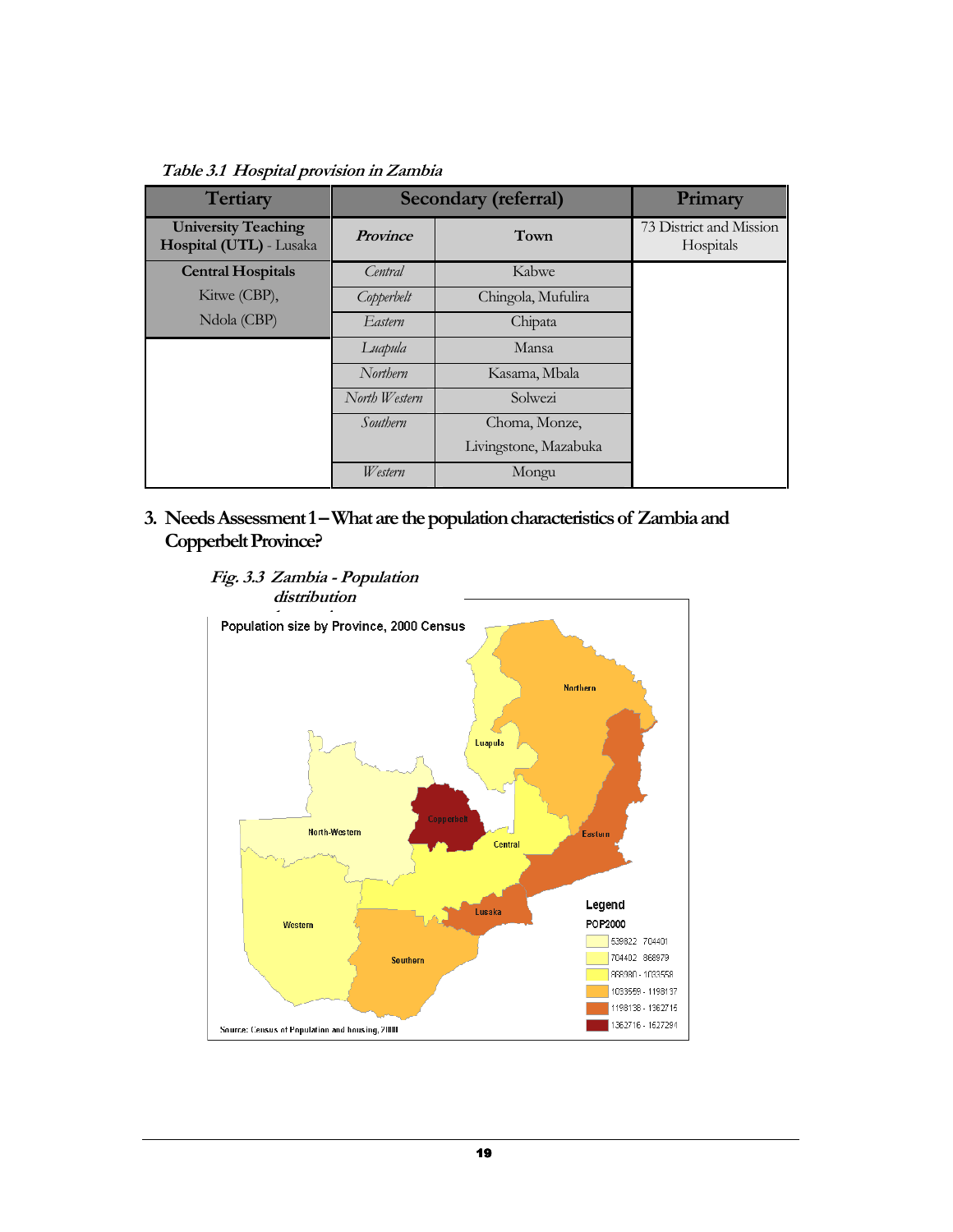The population distribution map (Fig. 3.3) and the statistical table (Table 3.2) help to show the key features of the population environment in which the eye unit of Kitwe Central Hospital (KCH) has planned and is implementing an increasingly successful VISION 2020 district programme.

- CBP in 2006 has a population of 1.6 million. The catchment area for KCH covers most of CBP and also areas of Northern and Luapula provinces, although at present only 40% there access eye care services. This gives a total served population of about 1.6m, within the model limits for a district VISION 2020 programme.
- The higher than average population density in CBP facilitates the movement of patients to the hospital. This is further helped by the province's relatively good transport network.
- The central position of CBP in Zambia, with regard to north-south distance, has helped the hospital's organisation of outreach to other more rural and underserved provinces.
- Many education, wealth and health indicators for CBP suggest a supportive environment for the promotion, acceptance, affordability and potential success of a VISION 2020 programme. Figs. 3.4 and 3.5 show better than average literacy rates for urban areas and in CBP in particular. Fig. 3.6 shows a lower than average incidence of poverty; with consequences for affording treatment and accessing surgical centres. However Fig. 3.7 highlights poor health aspects in the proportion of underweight children and Table 3.2 shows the relatively high HIV/AIDS incidence in Zambia's urban areas which is reflected in CBP towns. Better access to fresh drinking water and sanitation (Table 3.2) do however offer good support for prevention of corneal scar due to trachoma.

POPULATION PARAMETER ZAMBIA CBP (if known)

| KEY STATISTICS - based on 2000 census or later estimates |                                                                                         |                             |  |  |  |  |  |  |
|----------------------------------------------------------|-----------------------------------------------------------------------------------------|-----------------------------|--|--|--|--|--|--|
| Number                                                   | 11.5 m $(1980 - 5.7m; 2000 - 9.9m)$                                                     | 1.6 m. (467,084 in Kitwe)   |  |  |  |  |  |  |
| Gender                                                   | 49.2% male; 50.8% female                                                                | 50.6% male; 49.4% female    |  |  |  |  |  |  |
| Population density                                       | 14/sq.km. (Fig.7 shows variations)                                                      | 52.9/sq.km, but much        |  |  |  |  |  |  |
|                                                          |                                                                                         | lower in Luapula and        |  |  |  |  |  |  |
|                                                          |                                                                                         | Northern provinces          |  |  |  |  |  |  |
| Annual growth rate                                       | 2.1 % (70's - 3.1%; $80's - 2.7\%$ ; $90's - 2.4\%$ )                                   | $0.8\%$                     |  |  |  |  |  |  |
| Median age                                               | 16.5 (46% under 15 years)                                                               | $? (43.6\%$ under 15 years) |  |  |  |  |  |  |
| Average life expectancy                                  | 40 years                                                                                | 50                          |  |  |  |  |  |  |
| Overall dependency ratio                                 | $96.2\%$                                                                                | 85.1                        |  |  |  |  |  |  |
| <b>Infant mortality</b>                                  | 120/1000<br>(182 / 1000 > 5s)                                                           | 92/100                      |  |  |  |  |  |  |
| HIV/AIDS prevalence                                      | 16.5% (higher for women and in towns)                                                   | 19.9%                       |  |  |  |  |  |  |
| Urban/rural distribution (%)                             | 40/60                                                                                   | 18.2/78.2                   |  |  |  |  |  |  |
|                                                          |                                                                                         | Urban to rural migration    |  |  |  |  |  |  |
|                                                          |                                                                                         |                             |  |  |  |  |  |  |
|                                                          | IMPORTANT DEMOGRAPHIC INDICATORS when considering PBL programme planning (largely 2003) |                             |  |  |  |  |  |  |
| Access to clean drinking water                           | 53% (increasing)                                                                        | 78%                         |  |  |  |  |  |  |
| Access to good sanitation                                | 45% (increasing)                                                                        | 89%                         |  |  |  |  |  |  |
| Public health expenditure (GDP share)                    | $3.5\%$                                                                                 |                             |  |  |  |  |  |  |
| Child immunization against measles                       | 84%                                                                                     | $\sim$                      |  |  |  |  |  |  |
| Education expenditure (GDP share)                        | 2.3%                                                                                    | $\sim$                      |  |  |  |  |  |  |
| Enrolment in primary education                           | 68%<br>$(23%$ secondary)                                                                | 72%                         |  |  |  |  |  |  |
| Literacy in one or more languages                        | 67.9% - rising (see Fig.8 for rural/urban contrasts)                                    | $70.5\%$ (see fig.9)        |  |  |  |  |  |  |
| Unemployment                                             | 50%                                                                                     | 24%                         |  |  |  |  |  |  |
| Below the poverty line                                   | 85% - falling. Worse in rural areas                                                     | 58% (see Fig.10)            |  |  |  |  |  |  |
| Living in hunger                                         | $28% 2003 - falling$                                                                    | See Fig.11                  |  |  |  |  |  |  |
| GDP p.c.                                                 | 417                                                                                     |                             |  |  |  |  |  |  |

Table 3.2 The population environment of Kitwe – Zambia and Copperbelt Province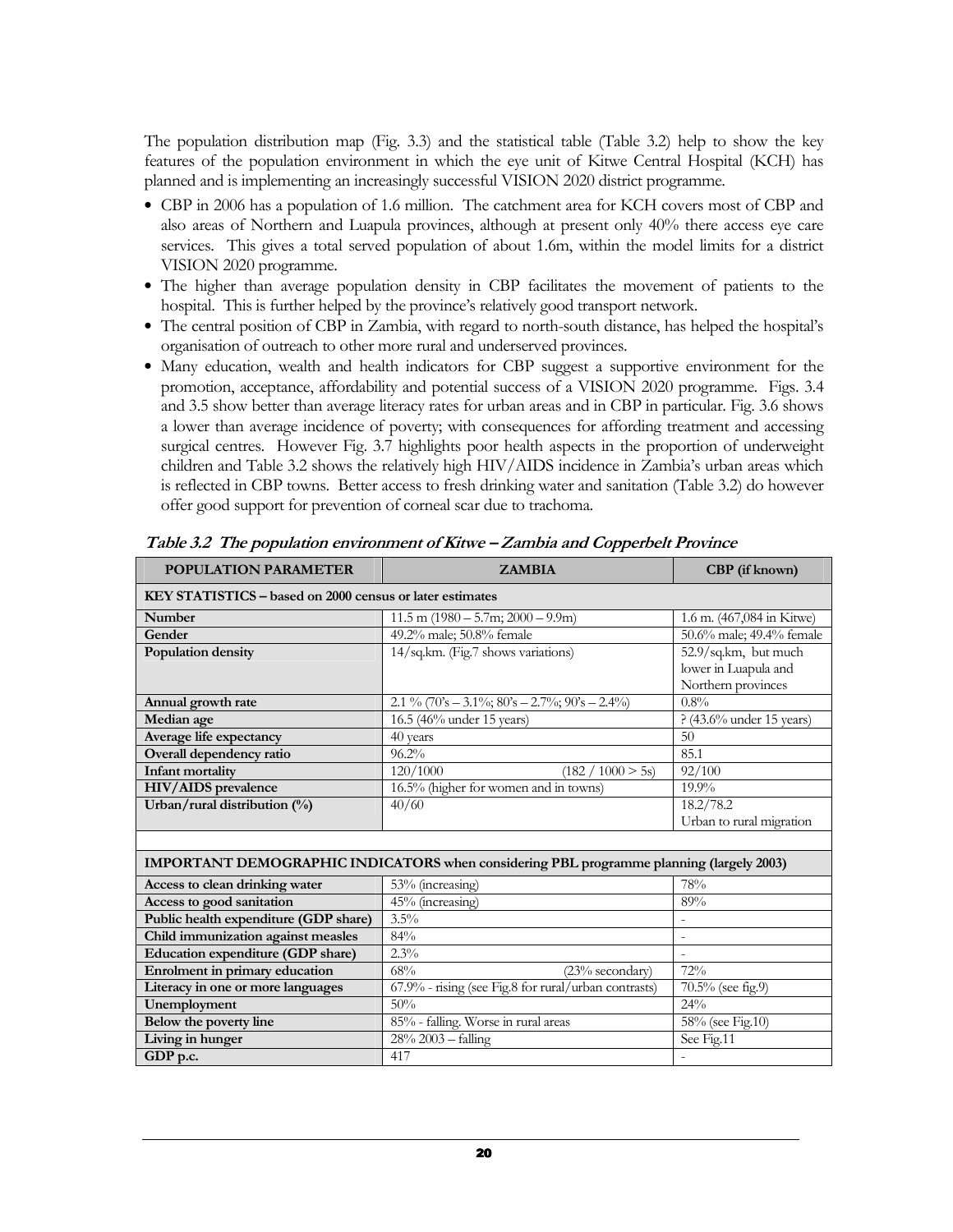

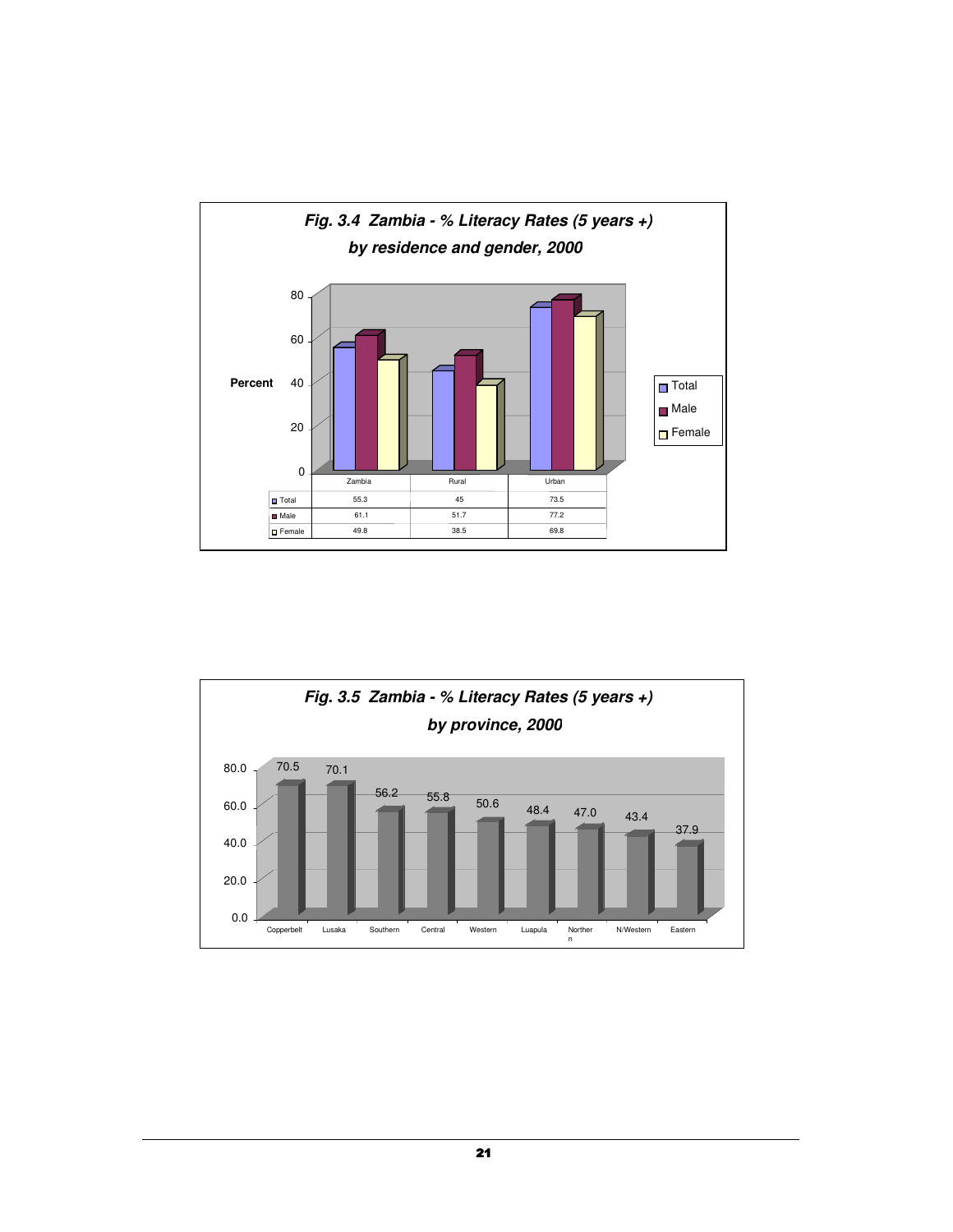





# 4. Needs Assessment 2 – What is known about eye diseases and blindness in Zambia and CBP?

Zambia has not had a national needs analysis of eye diseases and blindness, although plans are underway to carry out a Copperbelt survey. An earlier survey in The Gambia is the basis for assumptions regarding prevalence and causes of blindness at present (as for most of Sub-Saharan Africa). Survey data from Malawi and Kenya, together with professional expertise, has been used to modify the survey figures for a local context.

Table 3.3 shows the blindness situation for Zambia and CBP, based on that extrapolation from The Gambia. Fig. 3.8 shows the disease break down for the active catchment of Kitwe Central Hospital, calculated in 2003 at 1.3 million, giving blindness prevalence at 1% of 13,000. This catchment included a large part of CBP together with districts of other less well served provinces to the north and east.

Cataract (50%), Corneal Scar (25%) and Glaucoma (15%) are the major blinding diseases, which in the first two cases can be inexpensively prevented or treated, while visual loss from glaucoma can be halted or reduced – all if caught through early case detection and with accessible, sufficient and sustainable resources for treatment.

|                                        | Zambia     | <b>CBP</b> |
|----------------------------------------|------------|------------|
| <b>Total Population</b>                | 10,000,000 | 1,600,000  |
| Prevalence of blindness $-1\%$         | 100,000    | 16,000     |
| Prevalence of main causes of blindness |            |            |
| • Cataract $-50\%$                     | 50,000     | 8,000      |
| • Corneal scarring $-25%$              | 25,000     | 4,000      |
| • Glaucoma $-15\%$                     | 15,000     | 2,400      |
| • Childhood Blindness $-5\%$           | 5,000      | 800        |
| Others $-5\%$                          | 5,000      | 800        |

Table 3.3 Blindness estimates in Zambia and Copperbelt Province (based on 2000 population)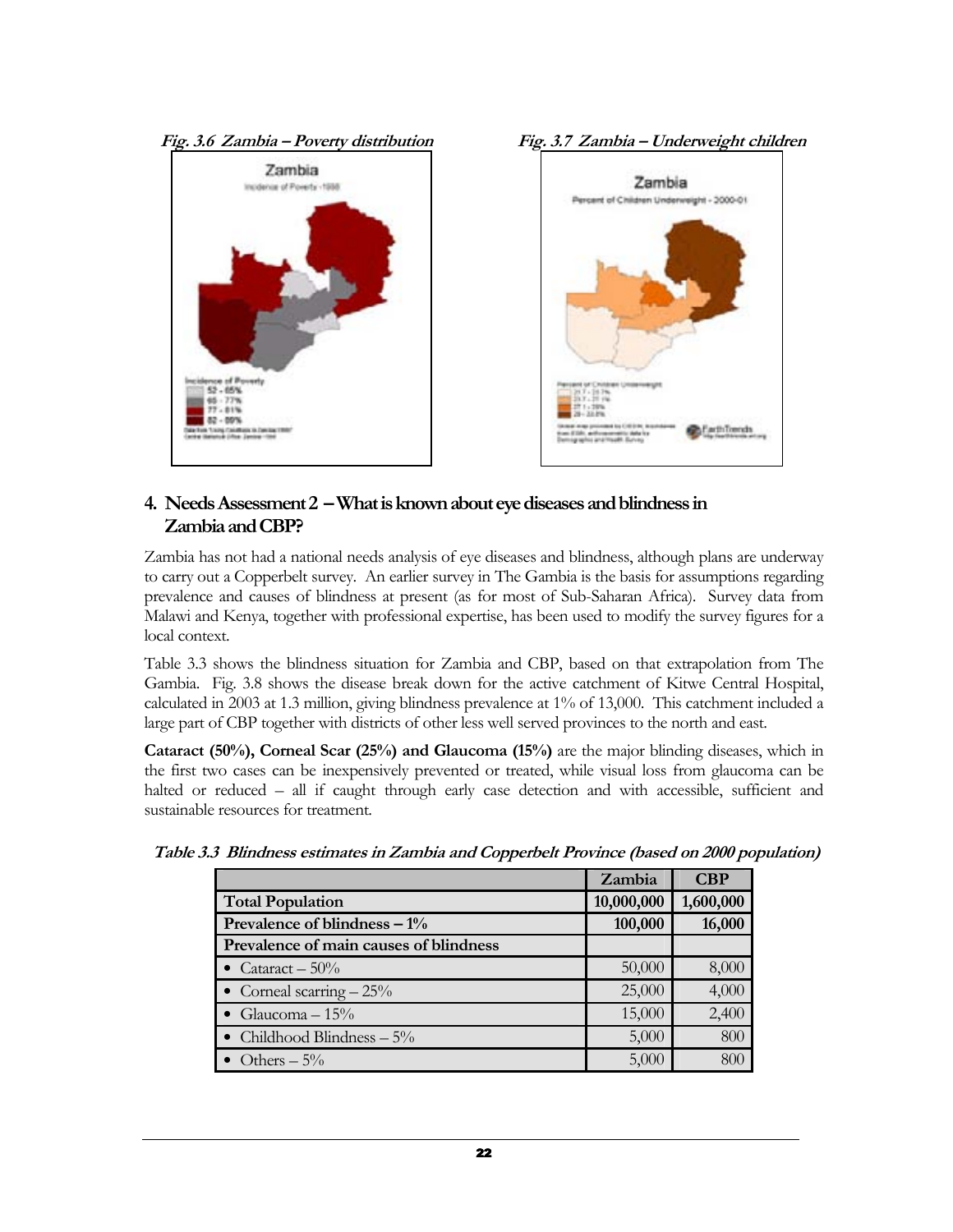Fig. 3.8 Prevalence of blindness in the catchment for Kitwe Central Hospital (2003 estimate)

Although it is estimated that there are 6,500 blind people with cataract in the KCH catchment, the number of eyes with a cataract causing  $\leq 6/60$ vision (operable) is likely to be 4 times this figure, giving approximately 26,000 operable cataract eyes.

Increasing blindness due to cataract has potentially very negative social and economic effects.



# 5. KCH – What are the resources for district eye care



Fig. 3.9 KCH Eye Ward

# 5.1 Human resources

The success of KCH eye unit is heavily reliant on its HR team (Fig. 3.12). The reasons include –

- leadership by the head of the eye unit see below
- the support of the executive director and the management team of the parent government hospital
- the support from NGOs (see pg. 28), the provincial health office and the Ministry of Health (the state contributes about  $30\%$  of the costs  $-6\%$  excluding salaries)
- efficient management by the eye unit administrator see below
- a nurse/patient ratio higher than the hospital average
- incentive schemes for some staff, including salary top ups for outreach working time
- training provision for different cadres in the team
- non-hierarchical structure, promoting teamwork, ownership and an excellent working atmosphere
- reputation in the catchment community.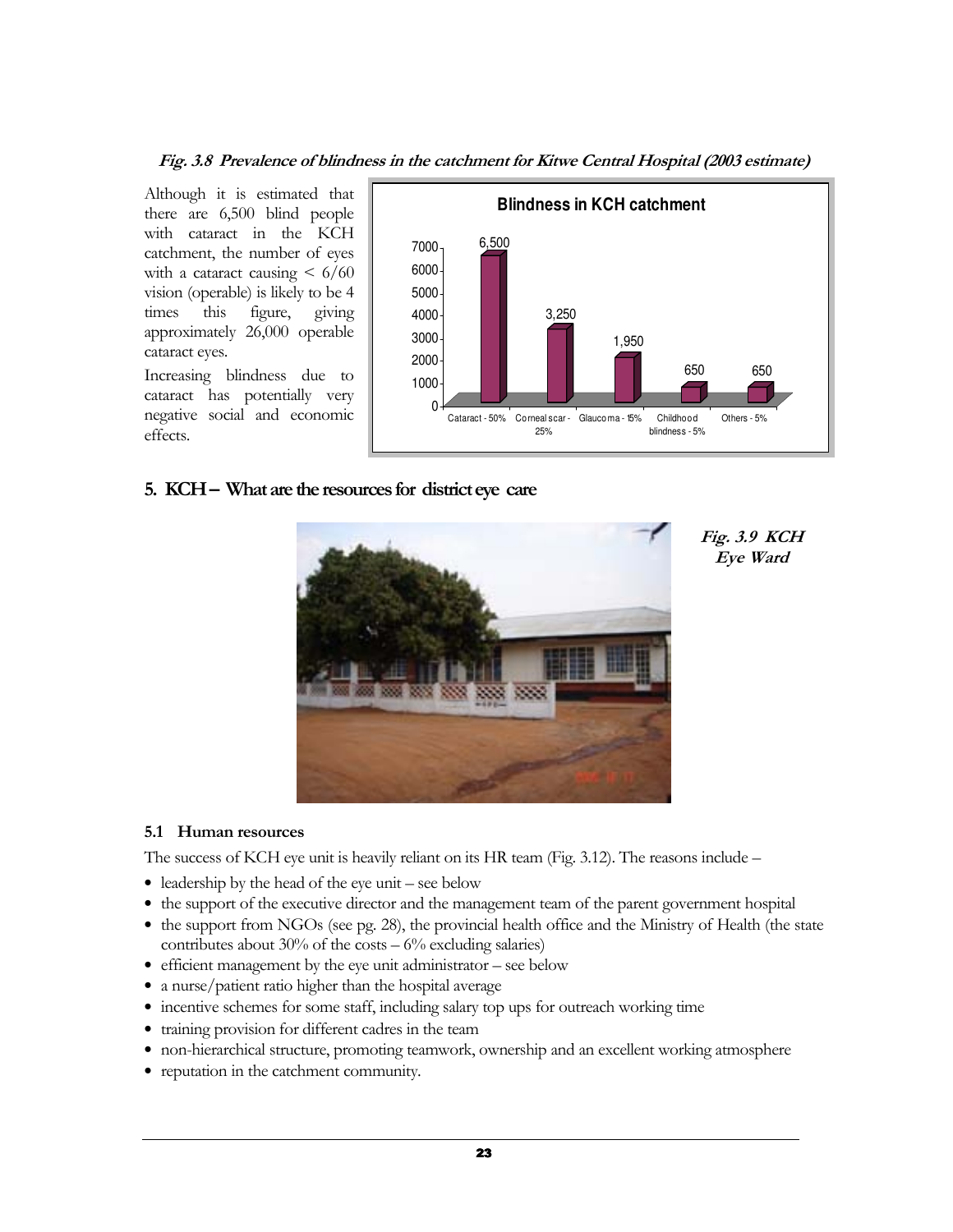# Ophthalmologists

- The present eye unit head, a Ghanaian ophthalmologist appointed to KCH in 2000, has been able through careful planning and team management to implement an increasingly successful community eye health programme. This case study exemplifies the advantage of initially planning and implementing VISION 2020 at district level in situations that have advantageous conditions – the right person, in the right location (see page 20) and at the right time, within a supportive external framework (hospital, provincial office and NGOs on stream) - see 'Planning Priorities' on page 9.
- The unit head's role is to coordinate, control and monitor the administrative and professional specialist services in order to provide effective and efficient medical and health care services to patients. The job description has four components:-
	- (1) Administration targeting efficient service delivery by formulating, implementing and reviewing the unit's broad policies and procedures, and by monitoring and regulating the use of the unit's resources, including staff through supportive appraisal.



Fig. 3.10 KCH Eye Unit – Ophthalmologist and theatre nurse

(2) Clinical care - performing specialist surgical treatment, conducting outpatient clinics to review referred case, and leading outreach surgical teams.

(3) Teaching - providing a surgical attachment for MMED registrars from, for example, Nairobi, advancing the academic excellence and practical competence of the medical team, and undertaking research and publishing findings.

- (4) Liaison providing consultancy support to medical professionals within and beyond KCH.
- A second ophthalmologist joined the Kitwe team in late 2005.
- Nationally, ophthalmologists are a limited resource of about 15 at present (5 in CBP, 8 in Lusaka, 1 each in Southern and Eastern Provinces) not all practising, giving a ratio of little better than 1 Ophthalmologist to 1 million population (WHO target – 1:500,000 in 2000, 1:250,000 in 2020). Training in the sub-specialty is not available in Zambia – accessible courses exist in Nairobi, Moshi, Kampala, Harare and Cape Town or outside Africa. Participation must be secured through private finances, at times with NGO bursary support – currently five are training in Nairobi and will be distributed to centres throughout Zambia. Attrition is not a problem.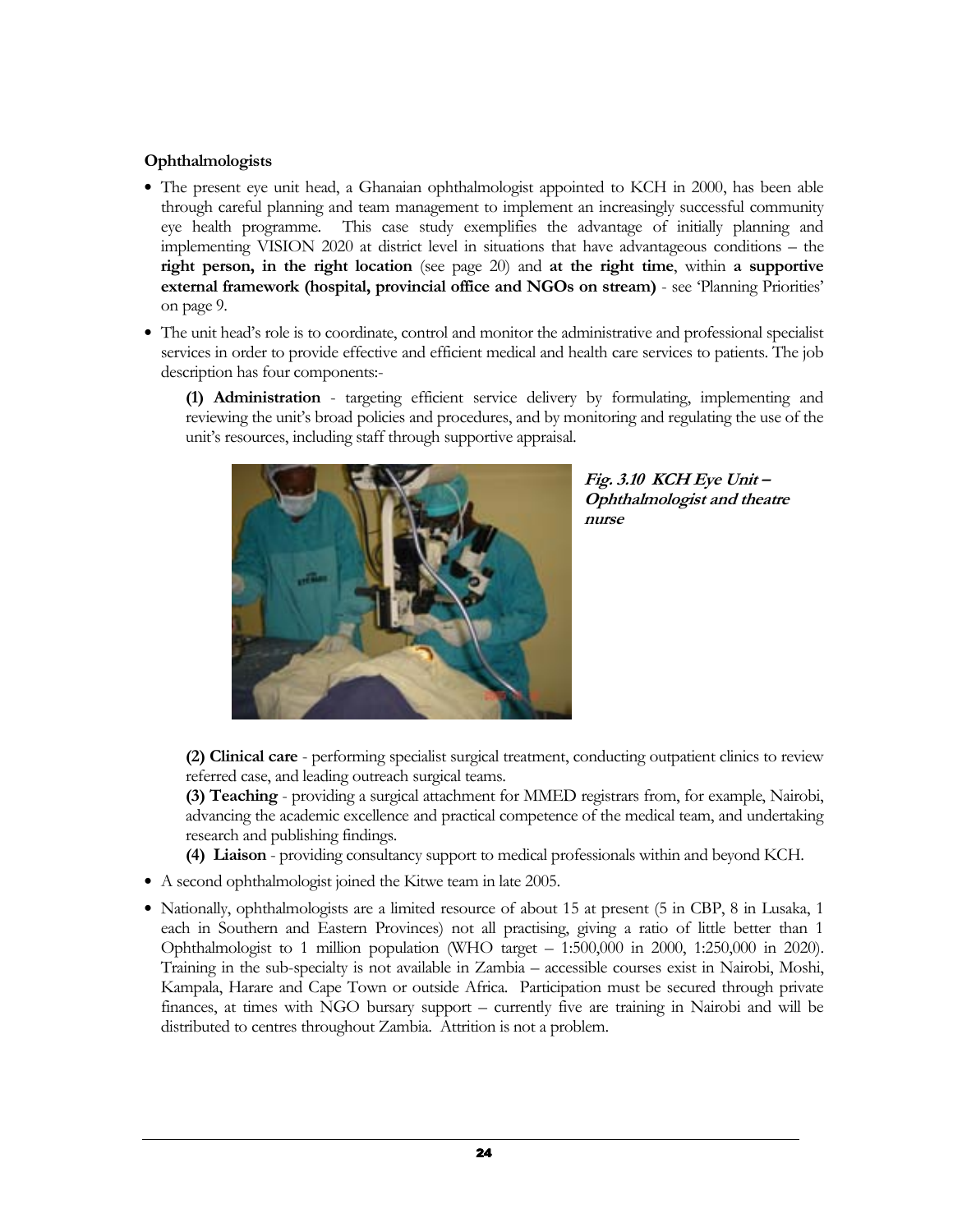#### Ophthalmic Clinical Officers (OCOs)

- They act as team leaders with specific medical roles in the eye unit. Their job description in the eye unit team has four target areas:
	- (1) Clinical Service screening taking history, examining, investigating and treating as appropriate, assisting the ophthalmologist in theatre, carrying out minor operations, carrying out refraction, and sharing an on-call stand in for the ophthalmologist
	- (2) Administration Service planning outreach activities
	- (3) Health Education nurse training during attachment
	- (4) Community Activities PBL through community health education and periodic mass screening.
- Screening outreach takes place three times a week in CBP districts. Patients are then taken if necessary either to KCH or to St. Theresa's Mission Hospital, which acts as a second referral surgical centre for three CBP districts to minimise the distance patients must travel.
- Every three months, surgical outreach extends to Mansa in Luapula Province and to Kasama in Northern Province – again to provide easier access for patients who would otherwise have to make their own way to a referral hospital, probably Kitwe.
- Nationally, OCOs are in short supply, in part through attrition to better paid jobs within the medical service or outside Zambia, and also through the continuing growth of the number of district hospitals. A four-year training course has an initial CO training element in Lusaka, followed by a one-year OCO diploma in Malawi.



 Fig. 3.11 Outreach surgical team – Ophthalmologist, ophthalmic clinical officer, theatre nurse, eye nurse and driver en route to Mansa, Luapula Province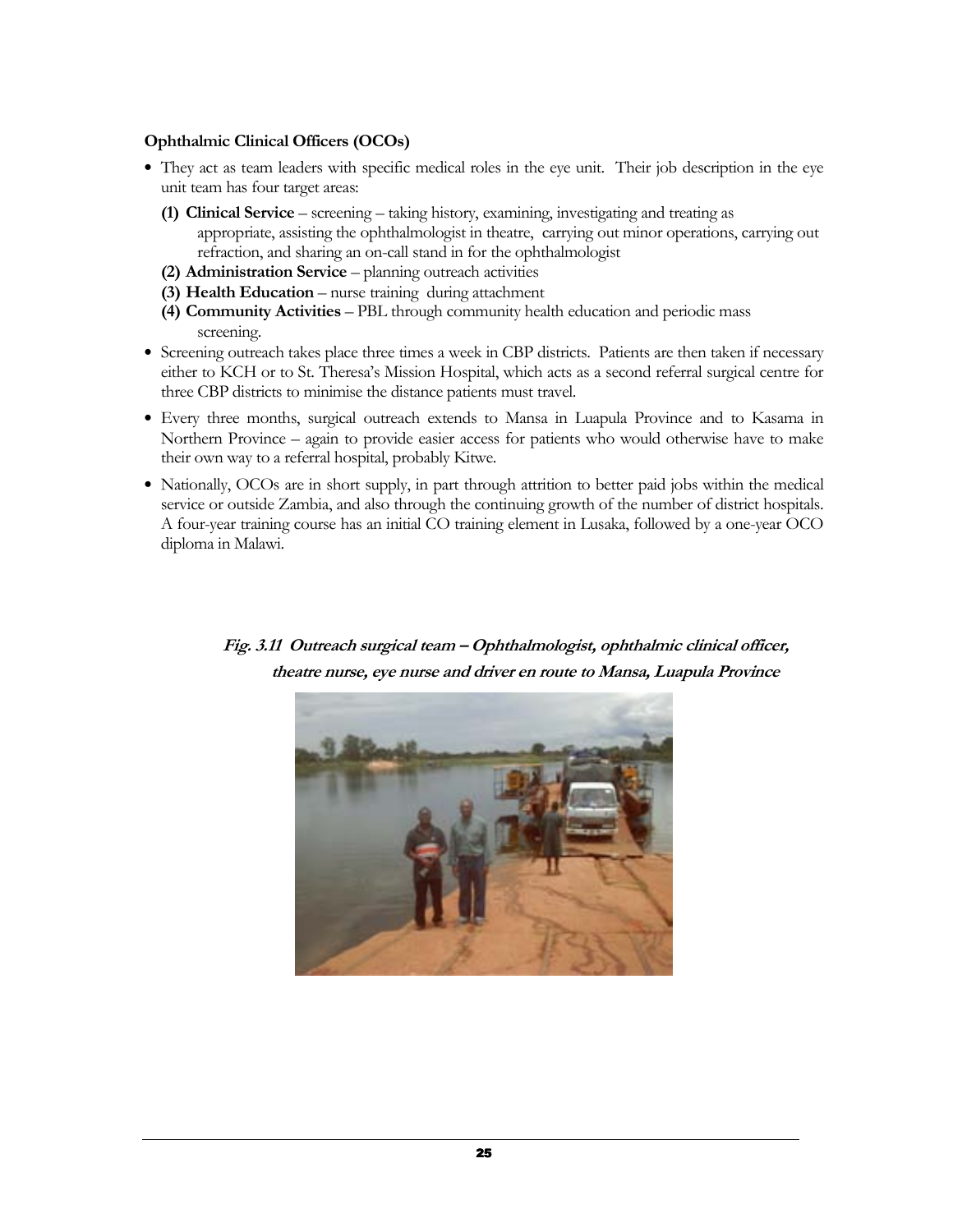

#### Nurses

• Either EN – 2-year Certificate trained in Zambia or RN – 3-year Diploma trained also in Zambia (some attrition through emigration of RN nurses). KCH contributes to the national programme for training primary clinic nurses in eye care. EN nurses can progress to an RN Diploma with two additional years of training. KCH has two ONs (Diploma trained in The Gambia), responsible for the nursing body, the leadership of outreach teams in the absence of an OCO, the treatment of minor eye diseases, and taking a lead role in patient screening and nurse training.



Fig. 3.13 Nurse Training at KCH Eye Unit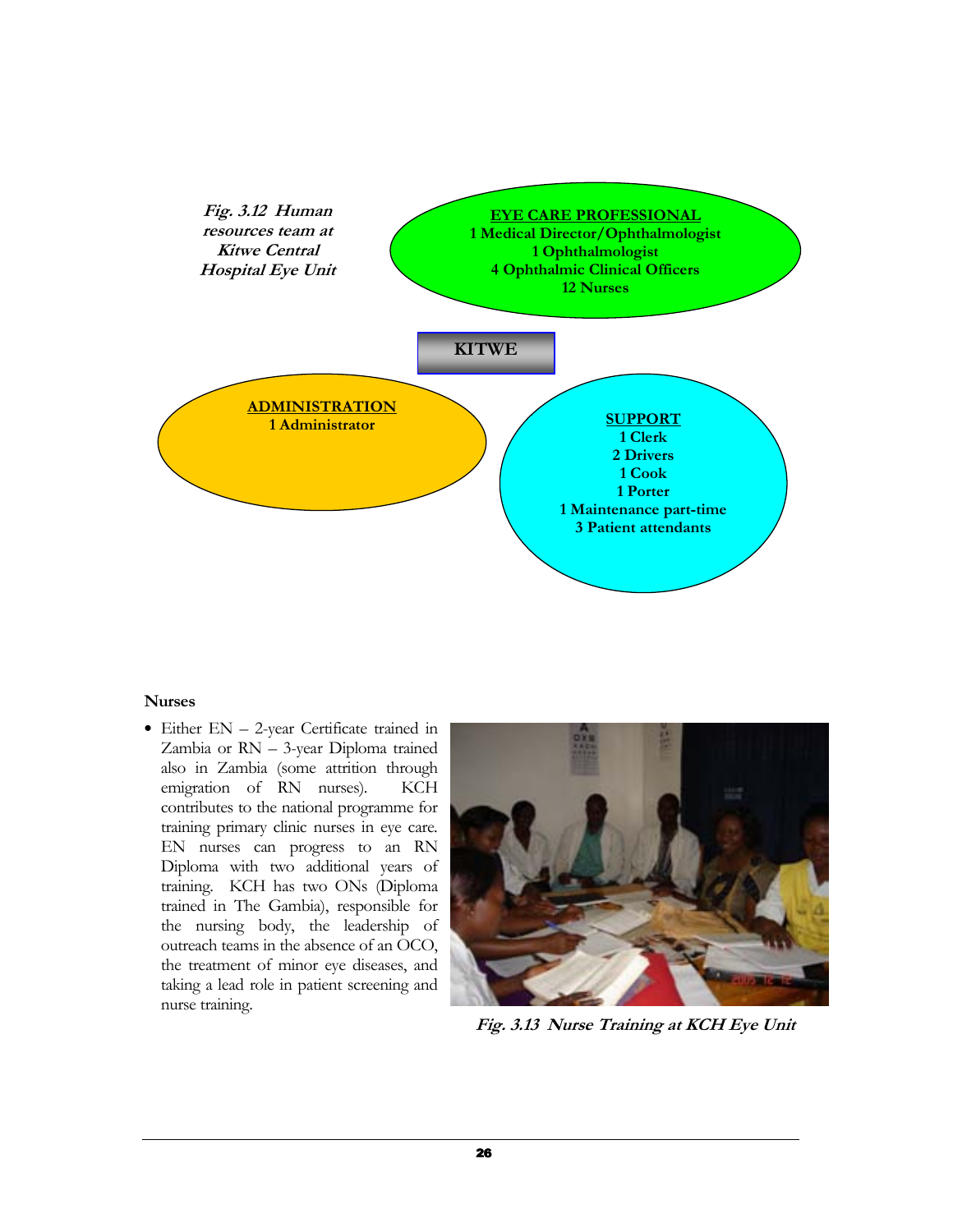- The EN role combines basic nursing care (promotion of patient health through on ward care and communication, for example in nutrition and hygiene) with careful observation and recording procedures.
- The RN role is divided between the supervision and training of enrolled nurses, the assessment of student nurses, and the organising of patient reception and the provision of nursing care.
- The Theatre Nurse is responsible for the standard of theatre nursing care, including procedures during surgery and the provision of appropriate drugs.

#### Patient Attendants

These are directly employed by the unit, rather than seconded from the hospital. Their role is to:

- accompany outreach teams and give assistance in screening patients
- assist in taking visual acuity, intra-ocular pressure and in screening in OPD
- assist nurses in ward tasks
- assist in counselling services.

The Eye Unit Administrator/Project Manager (a qualified accountant and Aravind-trained in hospital administration)

This role holder is the financial manager – receiving and allocating funds, purchasing consumables, writing reports to donors, working with the head of unit and the management team on financial planning and budgetary management, and reporting daily to the KCH Executive Director. This was introduced as a part time post in 2003 but has been full time from January 2005. The administrator has been very successful in ensuring efficient and effective financial back up for the expansion of the eye unit's activities. Previously this central role was a part of the head of unit's job description, so this appointment has freed the head of unit to focus more on the medical priorities in developing eye care services at and from KCH.

# The HR Working Environment

As summarised in the introduction on page 23, it is important to recognise not just the effective structure and responsibilities of the unit HR team (Fig. 3.12) but also the broader human context in which the team is encouraged to give excellent service. A number of key points characterise this productive context.

• There is a strong degree of **unit** independence from the hospital – management meetings comprising the six line managers in the unit are empowered to take and act on decisions without representation from the hospital board. This includes setting the budget for the coming year, a portion of which is dependent on government funding. It is only subsequently necessary to report externally on decisions taken. This reflects well on the very supportive hospital framework in which the eye unit works and

thrives. The same degree of trust is shown by the Provincial Health Office that implements government health policy but which is unobtrusive in its relationship with the operation of this unit. The PHO also contributes to publicity and patient mobilisation.

• Staff meetings within the unit are held monthly and incorporate agenda items suggested by team members, encouraging a sense of team ownership in the management of the unit as well as a corporate sharing of both its successes and its problems. Future developments of both Low Vision and Paediatric orientated teams will bolster the positive momentum of the unit. Thus the ethos is horizontal and consultative rather than hierarchical.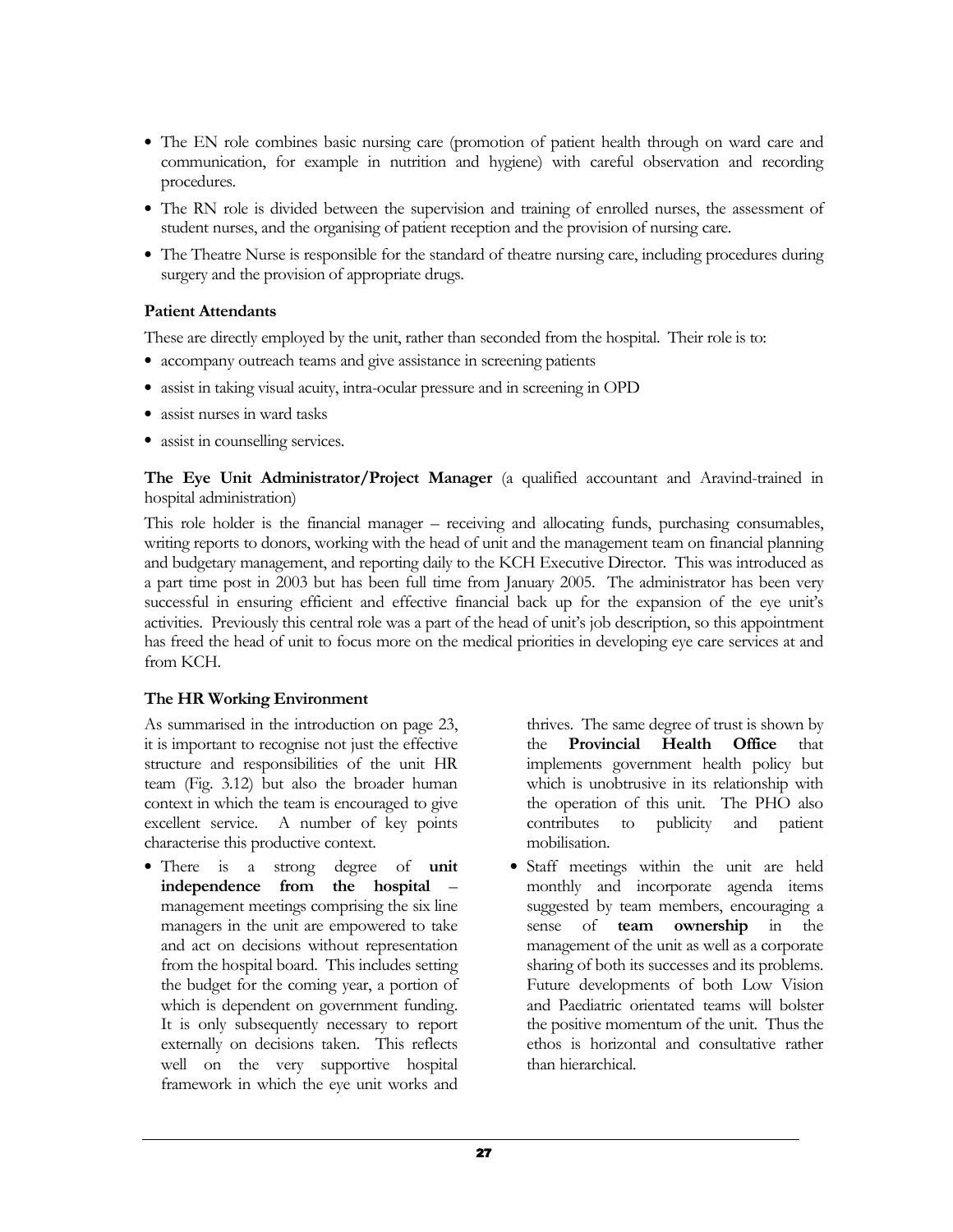- Salaries are funded by the government as the majority are seconded from the parent hospital. Top-ups are available to seconded staff (this excludes the administrator and the patient counsellors), and are NGO funded, to recognise extended hours of work involved in outreach. Other motivating incentives include training workshops for all cadres, weekly clinical presentations, a positive appraisal system, the caring quality of the working environment as far as funds permit and social team-building functions.
- The human context includes also the wider community's respect for the service of the unit. This is derived both from the successful surgical outcomes of the unit and also the system of patient counselling that attempts to ensure that expectations are realistic. Patients are seen promptly and never turned away. Care and time are devoted to all and knowledge of this respect soon spreads through the community. The shared role of all medical, ancillary and volunteer staff is vitally important in this supportive team communication.

#### 5.2 Infrastructure

- Government support (funded through Highly Indebted Poor Countries initiative) and INGO assistance enabled building repairs to be carried out to original buildings, 2004-5.
- Supplies of consumables from the Standard List of Ophthalmic Equipment are available through government and INGO funds and are accessible with forward planning – a part of the Administrator's responsibility.
- Furniture is mostly inherited from the hospital.
- Equipment needs are largely met through INGO support but some replacement is due.
- The 27 beds are insufficient but space restricts further provision. Patients normally stay two nights. The success of the unit has caused it to outgrow its original buildings. Plans to build a new eye unit to overcome this problem were INGO initiated but have become stalled.
- Two vehicles a 4-wheel drive and a small bus, INGO funded, have been provided for outreach. Bicycles are provided to case finders.
- A Low Vision unit on site in a renovated building, INGO funded, is due to open in 2006 (initially with two additional staff, trained in Malawi and India at LV Prasad Eye Institute) to assess sight impaired children, assist with LV devices, provide rehabilitation and select appropriate schools for sight impaired children.

#### 5.3 Financial resources

As already stated, the eye unit at KCH is dependent on state and INGO funding to an approximate 30/70 ratio. Most of the government's contribution is for salaries. This central funding, processed through the Provincial Health Office, is provided with the minimum of external intervention in the running of the service. KCH base hospital (government funded) is also responsible for day to day management, services, land and buildings, staff recruitment, and some supplies.

The INGO funding has allowed this unit, unusually in Zambia, to plan and implement a programme that provides a strong model for district level VISION 2020 implementation in Sub-Saharan Africa, both in the structure of the programme and in its function. Its activities and successes are described from pg. 29.

The INGOs most active at KCH eye unit are Christian Blind Mission International (CBMI) from 2003 and Sightsavers International (SSI) from 2004. Funding is received quarterly and like other income sources, including patient payments, it is channelled through the Central Hospital. NGO budgets are prepared separately but endorsed by the hospital's executive director. Their emphasis is on funding separate items with CBMI concentrating on top-up allowances, administration, equipment, consumables, and medicines, while SSI sponsors training and patient mobilisation. Their objectives, though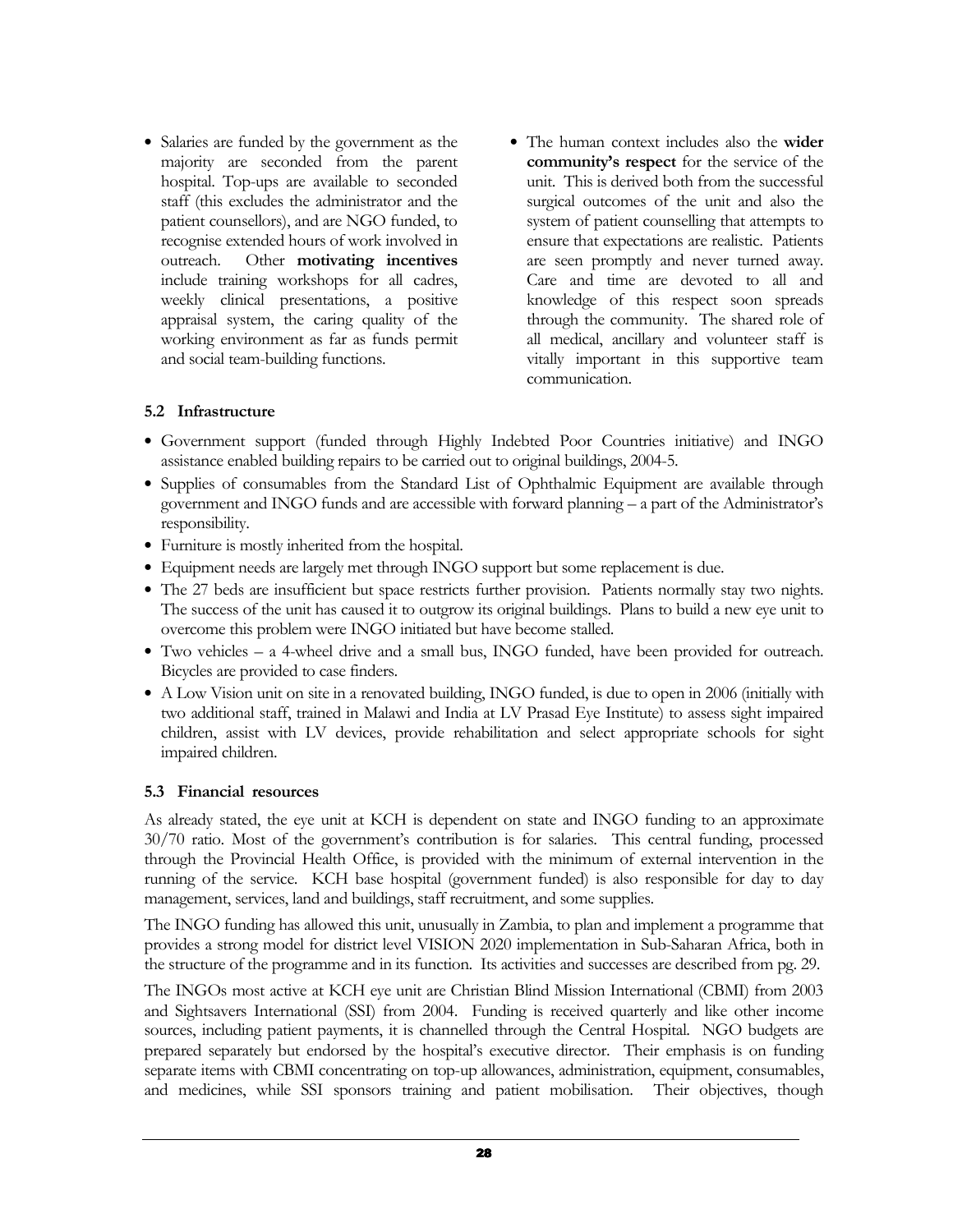overlapping, are expressed briefly and individually as follows.

- (1) CBMI targets the elimination of avoidable blindness in CBP and the outlying areas by increasing the number of cataract operations (ensuring quality of outcomes) and refractive error corrections.
- (2) SSI targets the reduction of preventable blindness in CBP and the outlying areas through the provision of sustainable outreach to screen, a secondary referral service to increase cataract operations, and the training of mid-level eye care workers to staff the primary health care centres. SSI is also involved nationally in Zambia in a project to establish an effective and efficient national eye care co-ordination system in the MoH to improve eye care services across the country.

Other contributors to KCH eye unit are Lions Club of Kitwe, Standard Chartered Bank (Kitwe Branch), Satya Sai Organisation (an Indian NGO), churches (St Theresa Mission Hospital) and traditional healers/leaders. Their support covers such areas as screening camps, patient mobilisation, patient subsidies and World Sight Day.

# 6. KCH –The District VISION 2020 Programme

# 6.1 How were the aim, objective and activities defined?

The programme was initiated in 2001 and named the COMMUNITY EYE SERVICE PROJECT. Its aim was to establish equitable, quality, comprehensive eye care, especially for cataract and refractive error, within and beyond Copper Belt Province. The programme is designed to bridge the gap between tertiary and primary levels of eye care with the latter frequently poorly integrated with PHC in Zambia.

The focus for the funding NGOs is outlined above. Pulling their concerns together, the objective for the Project is to reduce the burden of blindness and low vision through increasing the number of cataract operations

# 6.2 What strategies are used in the programme?

Improving human resources

and refractive error corrections in CBP and outlying areas. The emphasis initially was on the catchment districts of CBP; extensions to Luapula and Northern Provinces came more recently.

To achieve this disease control objective, strategies to (1) improve human resources and (2) develop the primary eye care infrastructure, in order to achieve enhanced provision for screening and surgery are being realised through a number of activities, set out in Fig. 3.14. Activities are budgeted, timetabled and responsibilities allocated to team members. Successive annual plans set and revise targets for each activity.

By the close of 2005, there were 29 people (20 in 2003) seconded from KCH to its eye department. Further recruitment as well as the on-going training of existing staff (both to upgrade and refresh) is essential to secure the skills to achieve the growth in screening and surgery targeted by the project. During 2004/5, the following training activities took place:

- 1. Ophthalmologists The Project took a lead in securing training places for five Zambian doctors on the MMED Ophthalmology programme at the University of Nairobi. One of this group has now joined the Kitwe team to become the second ophthalmologist.
- 2. Ophthalmic Clinical Officers OCOs, trained in Malawi, have joined the Kitwe team. There is an intention to train more Clinical Officers from the Districts. Patient screening in district clinics requires trained OCOs to reach the necessary targets. One co-ordinator at St Theresa Mission Hospital attended a 2-month certificate course in Community Eye Health.
- 3. Nurses One nurse was sent to The Gambia to study for a Diploma in Ophthalmic Nursing and is now a second ON in the Kitwe team. A Theatre Nurse from St Theresa attended a course in Uganda. ENs from CBP districts, as well as from Kasama and Mansa in the outreach provinces,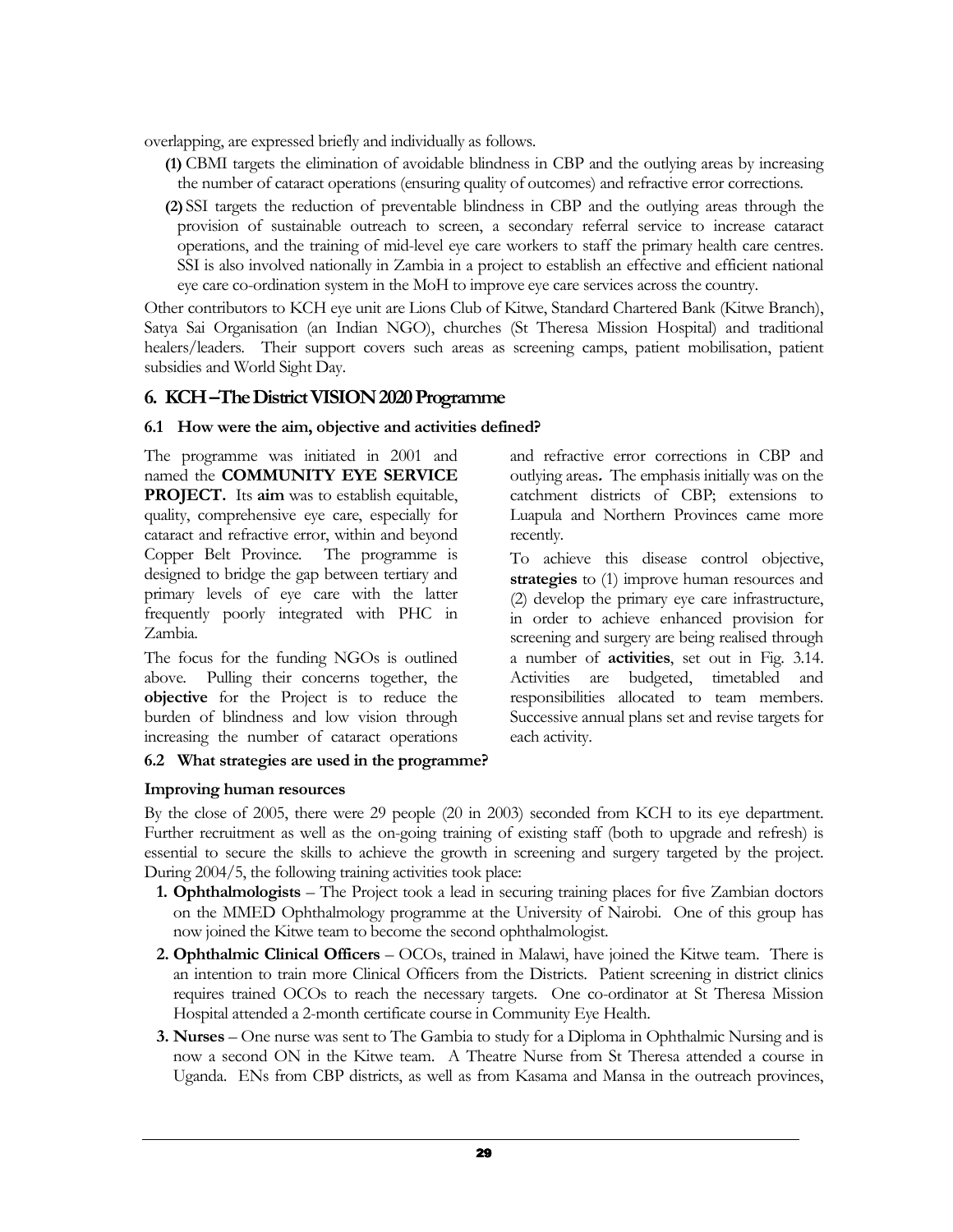have been given basic ophthalmic training in Kitwe to give them the skills to conduct proficient patient screening, especially in those clinics where OCOs are not yet present.

#### Fig. 3.14 Activities and targets of the KCH community eye service project planned at the outset of NGO funding – to achieve a reduction in blindness and low vision in CBP and outlying areas



(A VISION 2020 District Programme)

4. Community Workers – A workshop was held for the Chief and community health workers in Lufwanyama District, within CBP's catchment area. The purpose was to share information about the objectives and activities of the community eye service. In a culture where there is a limited tradition of volunteer support, it is hoped that such communication will spread awareness and encourage appreciation for the services being organised and so encourage the community to give support, for example in

spreading publicity. Neighbourhood Health Committees will be asked to help.

Traditional healers have also been approached in three districts to attend meetings to consider their responsibilities towards health issues and to receive advice regarding safe treatment and the advisability of referral.

Week-long childhood blindness workshops have been held – one for the north and one for the south of Zambia – involving teachers, midwives, nurses and OCOs – to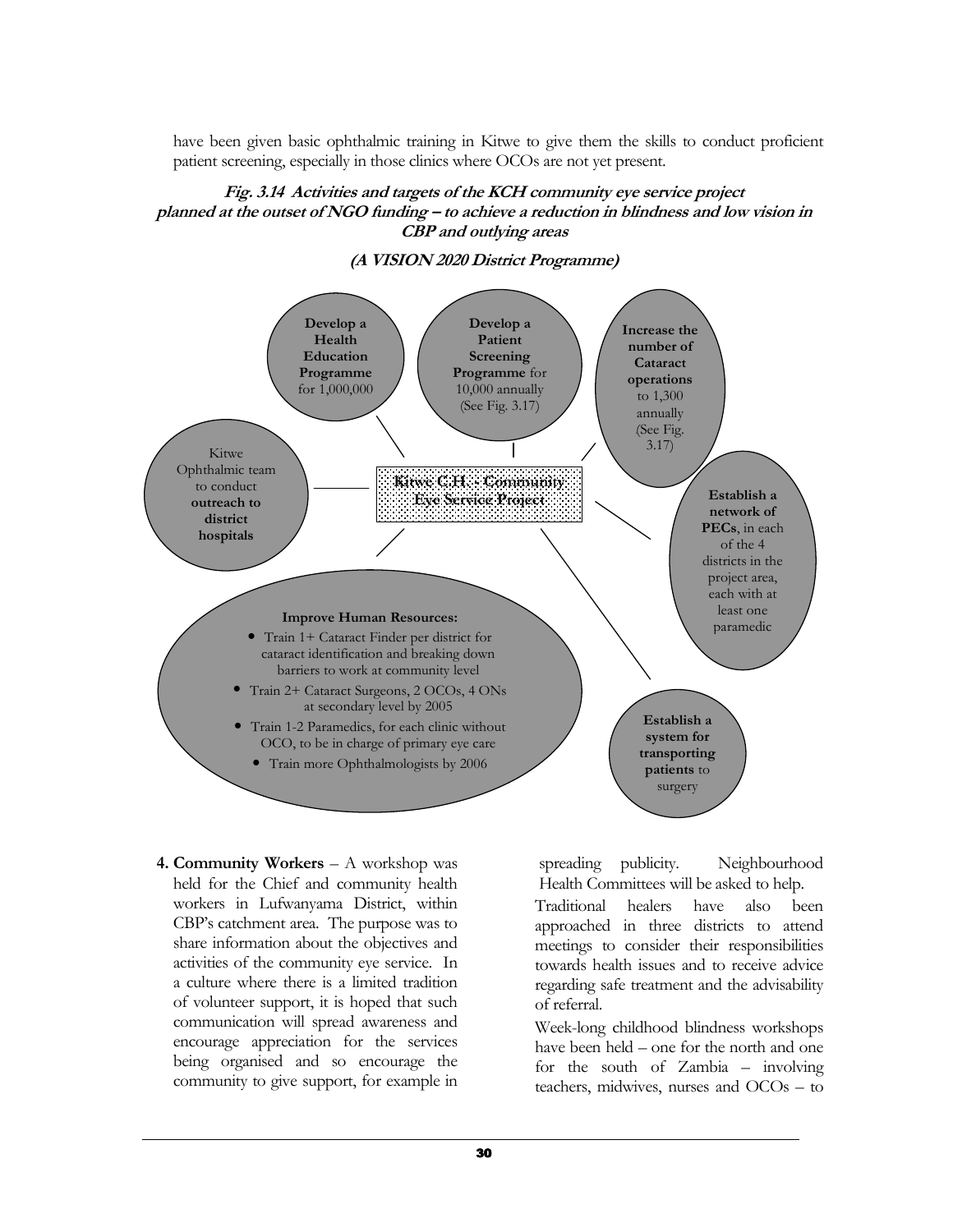raise awareness and promote treatment. KCH was represented by a nurse.

- 5. Patient Counsellors Counsellors are being trained for both the base hospital and outreach centres to provide patients with the right information to overcome superstition and fear and to help them make the best decisions for their eye health.
- 6. Low Vision Two staff members initially are being trained to staff this new base hospital facility.

#### Developing primary eye care infrastructure

7. Cataract Finders – Four have been trained and provided with bicycles to assist outreach services at the community level in Kawama, Ipusukulo and Luangwa townships in CBP. They have a role in identifying cataracts and in 'breaking down barriers', by providing positive information about treatment opportunities and facilitating movement to a treatment centre. Their involvement is currently under review.

The project activities are planned to cover at least three quarters of **Copperbelt Province** – an estimated population of 1.3 million, with an additional 0.3 million from two other provinces – Luapula and Northern. All the project's networked activities are carried out in the district clinics, see Fig. 3.15 for CBP. Good co-ordination between district screening centres, VISION 2020 community eye care centres and surgical centres seeks to ensure good patient awareness, mobilisation and prompt screening/treatment/surgery with good outcomes.

The project is mostly designed to serve people in the low income bracket who cannot afford to pay for health care. As a result the majority are treated free (67%). Additionally, over 65s are also given free treatment by government regulation (21%). This leaves 12% making a direct contribution. Some districts do make contributions on behalf of patients to cover some treatment expenses. Payment rates are: Consultation -  $f(1.30)$ ; Treatment for all major eye conditions -  $f(3.00)$ ; Post operative review -  $f(1.30)$ . Drugs are additional to these charges. Average weekly incomes in Zambia are under  $\zeta$ 10 per capita.

Radio and TV are regularly used to raise awareness of the need for eye care and of treatment opportunities, with greater local media emphasis in advance of screening outreach programmes.

# (1) Copperbelt Province



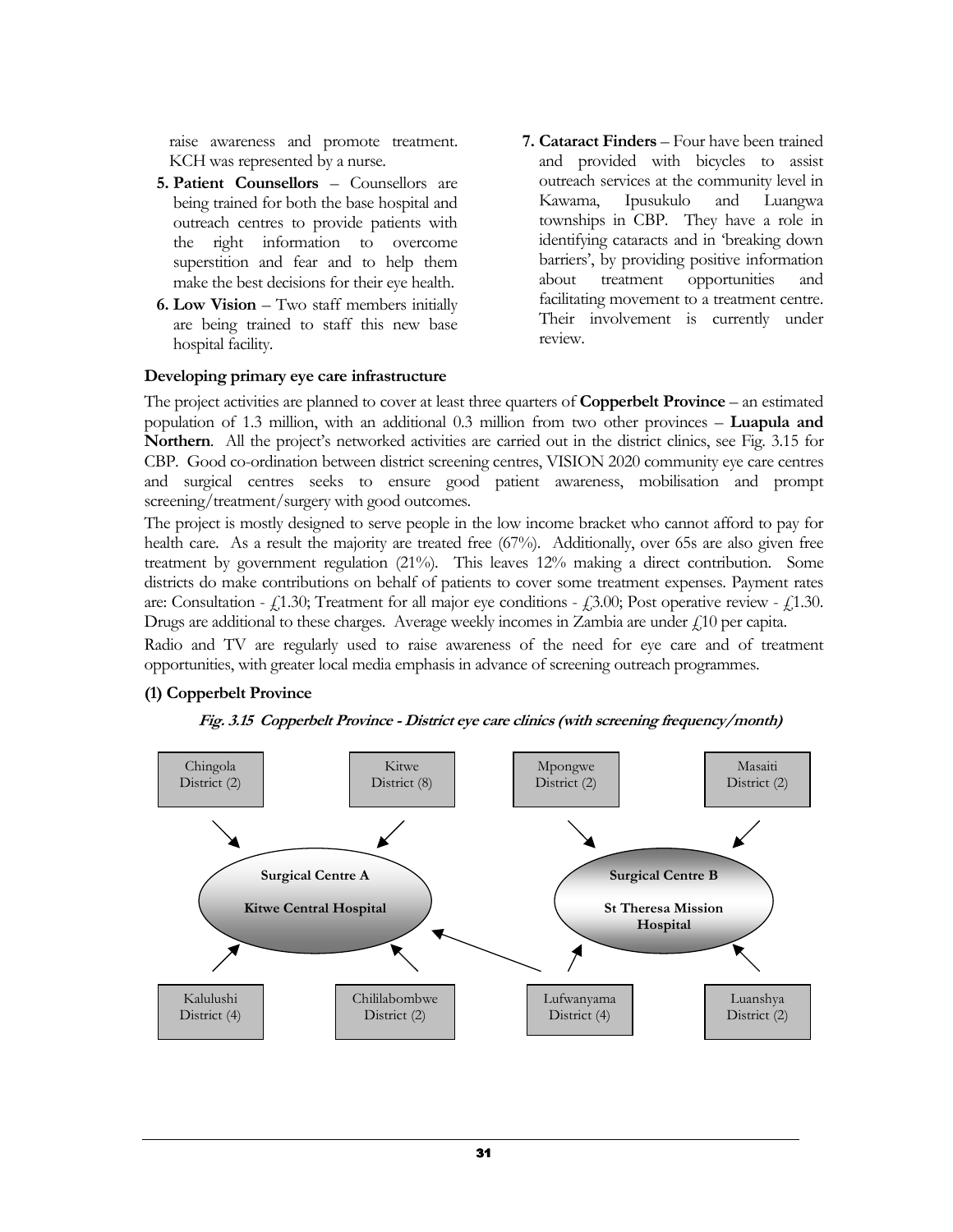Outreach patients are brought in on Monday, surgery follows on Tuesday and discharge with transport is provided the following day. On Friday, patients are received from St Theresa or the surgery team visits that hospital. In all cases patients are screened and mobilised by district clinic staff. This pattern is for approximately nine months. During the other quarter, farming activity is more intense and outreach is cut back to conserve resources.

- 1. Kitwe is the third largest city in Zambia and KCH is the third largest referral hospital. Community PEC clinics are based in PHC centres in selected townships of Kitwe District – Kawama, Luangwa, Chimwemwe, Ipusukilo, Kamfinsa and Ndeke. The number of these clinics is growing each year. They are used as weekly screening centres with an outreach team consisting of an OCO and a nurse, supported by local nurses and community health workers. Churches and community workers contribute to publicity and social mobilisation. Patients can be transported to KCH for surgery, although in 2005 38% of the patients made their own way to the hospital.
- 2. Masaiti, Mpongwe and Luanshya Districts access St. Theresa Mission Hospital, at Ibenga, at which an OCO with two nurses runs the hospital clinics together with village outreach. Transport is provided for outreach patients. This also serves as a second surgical referral hospital for these three districts, removing the (2) Luapula and Northern Provinces

transport problems in reaching Kitwe. The KCH surgical team visits fortnightly.

- 3. Lufwanyama (St. Joseph Mission Hospital) is a much smaller rural district; about one hour's drive from Kitwe, with eye clinics based weekly in various health centres and health posts and run by a KCH OCO since 2002. Cataract case finders assist in identifying potential patients. The District Health Management Team (DHMT) provides publicity and transport for cataract patients to KCH or St Theresa.
- 4. Chingola District, the furthest from Kitwe city, has had an OCO and nurse to conduct daily clinic and outreach for the remotest rural parts of the district since 2003. Transport problems necessitate either the DHMT or KCH providing cataract surgery patients with transport to Kitwe. A future surgical centre may be established here (or at Mufulira) – the fifth in the project.

Since 2004, the KCH surgical outreach team has made quarterly visits to Mansa in Luapula Province and Kasama in Northern Province. In both cases there is no ophthalmologist, so the alternative would be a long journey to Lusaka or Kitwe. The secondary hospitals are used for this.

> KCH established the partnership through the PHOs. The hospitals provide food and accommodation for the visiting team of 5, together with 7 additional staff. The hospitals also provide publicity and passenger transport. The Lions club helps in all these matters. The KCH team brings the surgery materials.

# Fig. 3.16 Patients awaiting surgery at outreach clinic

Before each surgical outreach, local staff screen at publicised clinics and health posts. Dates are given to patients in need of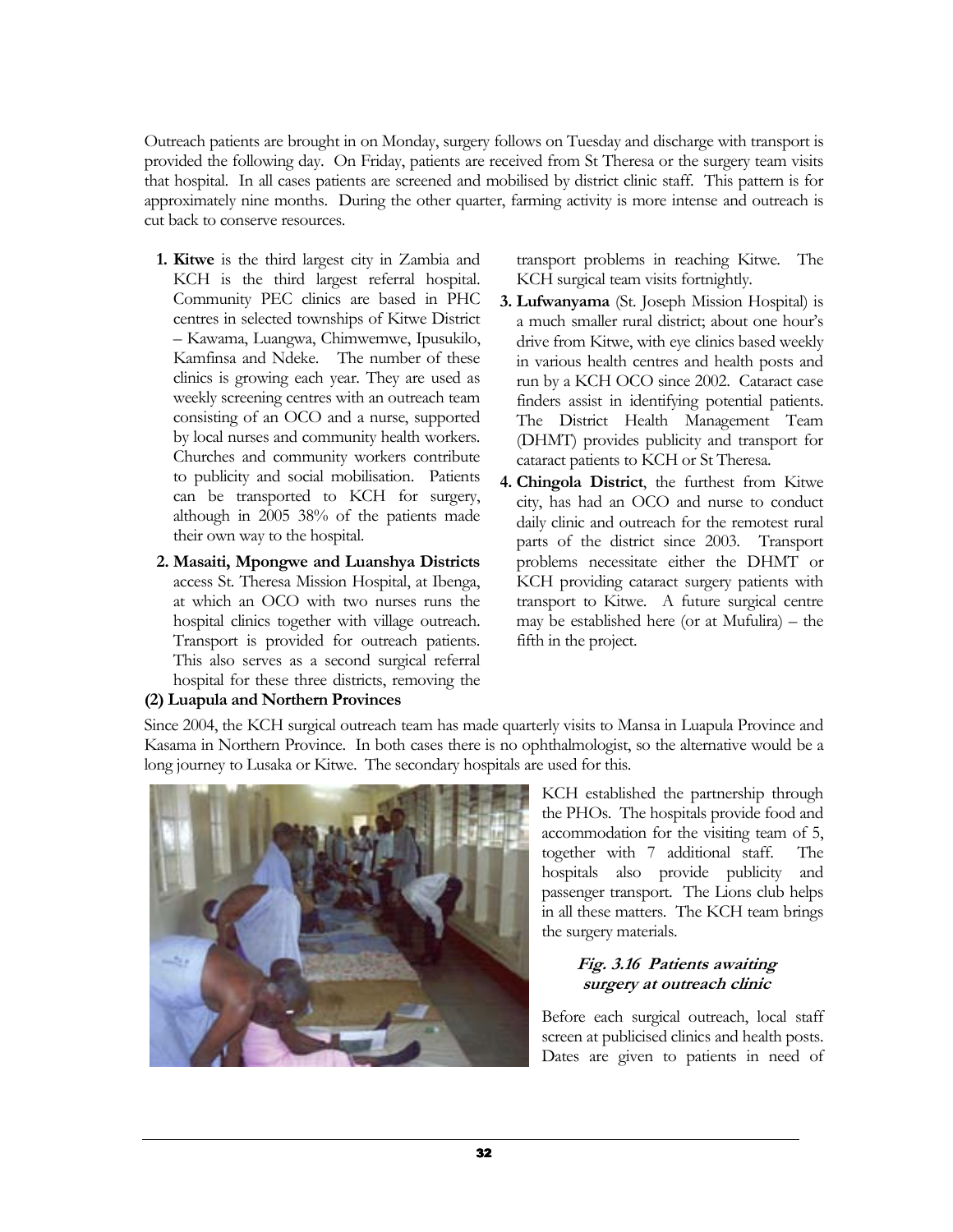surgery (mainly cataract and glaucoma) to ensure they are present at collection points (7 for Mansa and 11 for Kasama) for onward transport to the hospital. After surgery, the local team follows up on the patients.

# 6.3 How is the programme managed?

The management structure for KCH eye unit closely resembles the recommended model set out on page 12.

The Management Committee comprises the Executive Director and line managers of KCH (nursing, medical, outreach, financial), PHO representatives, PHC clinic representatives and community leaders. Its role is to make appointments, pay salaries, agree incentives, receive reports and support the executive committee. The Committee, though watchful with its responsibilities, is easy to work with and a source of strong support.

The Executive Committee meets weekly and represents the line managers of the eye unit for patient care, outreach, personnel establishment, finance and consumables. As outlined previously, this group has the day to day responsibilities for implementing and monitoring the Community Eye Service Project (District VISION 2020 Programme). Its role reflects closely the nine points set out on pages 12-13. Within this management structure, this Committee has considerable devolved powers to achieve its objectives. Ideas from this committee are communicated to the Executive Director for approval, who later will receive reports on outcomes. An environment characterised by success, teamwork and trust is important in ensuring that people and funds are managed efficiently and effectively to the community's benefit.

# 6.4 How is the programme monitored?

Internally the KCH eye unit reports at intervals determined by the NGO funders – as below. The narrative report, setting out activities and achievements against targets, is prepared by the Medical Director. The financial and statistical reports are collated and presented by the project administrator, who is the principle communication link with the external bodies.

Four organisations are involved in the external monitoring of the programme.

- CBMI monitors annually on the basis of three annual reports narrative, financial and statistical. Advisors also visit to evaluate and make recommendations. No problems have been experienced as the cataract surgery rate is showing great improvements. The idea for the LV unit also came from CBMI, which has helped to gain the agreement of the Central Hospital. Success is measured by: (1) number of patients pre-screened by detectors; (2) number of patients confirmed by permanent screening centre; (3) number of surgeries undertaken in each centre; (4) post operative visual acuity reports after refraction.
- SSI requires quarterly reports, also in three forms. Their regional representative visits and evaluates also quarterly – again with no consequent difficulties. Data reported is as above plus the number of paramedical staff trained. At the close of the project, SSI will additionally be concerned about access to treatment with regard to patient gender and economic status.
- Ndola PHO, in overseeing salary and other state income payments, requires no separate report except for that received from the Central Hospital – including an eye unit section. The Unit's annual report is also received by the PHO.
- At central government level, the National VISION 2020 Committee of the Central Board of Health also receives this narrative report but has so far made no comment. The new appointment of a National VISION 2020 Co-ordinator should bring a stronger central interest and response.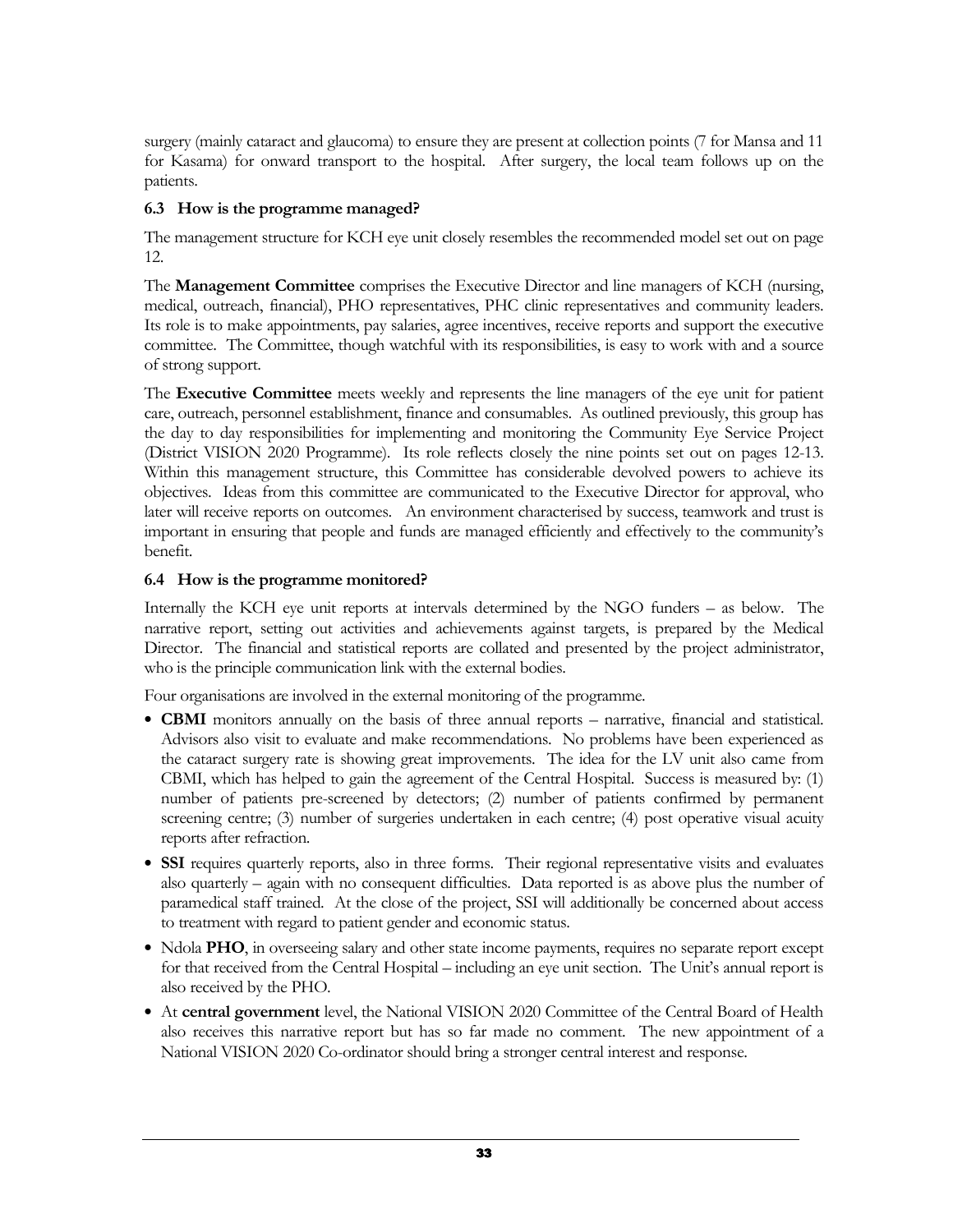With regard to the key objective of increasing the number of cataract operations, monitoring shows the success of the programme (as graphed in Fig. 3.17).





Before 2002, the figure was under 100. The growth shown has come in part from increasing outreach activity in Luapula and Northern provinces. The 2004 total of 1,610 (29,330 patients seen) was greater than the target of 1,500. The 2005 figure of 2,223 was against an estimate of 2,000 with 28,886 patients seen. Of the surgeries, 1003 were at KCH, 442 at St. Theresa, 506 at Mansa and 272 at Kasama The KCH target for cataract surgeries is 3,000.

A number of procedures contribute to this increase.

- Surgery throughput is maximised with a team of  $6 1$  blocking, 1 setting tables, 1 bringing patients, 1 runner (IOLs, drugs, forms, etc), 1 theatre nurse and 1 surgeon.
- Quality of outcome is promoted by patient screening at three stages initial, on arrival at hospital and at blocking. A major concern to parallel increased output is improving the quality of outcome. Evidence of other eye diseases on screening that may act against improving acuity with cataract surgery can be a factor in reasoning against surgery. Patient counsellors are trained to give individual support before a decision is taken.
- About 10% of identified cataract patients have not gone to surgery because of other conditions or patient mental/social barriers (in 2004, 1,610 cataract surgeries on 1,781 identified patients).
- Treatment is normally ECCE + IOL, taking 10 -15 minutes.
- Day 1 patient arrives, is examined and given a health talk and operation preparation; day 2 operation; day 3 – removal of bandages, acuity test and home. Follow up after one month – sometimes does not happen for in house patients because of travel costs.
- Maximum daily throughput capacity at KCH base hospital is for 50 cataracts. This may not be reached because of other surgeries or a lack of patients possibly due to farming season or to inefficiency of cataract case finders with competing jobs who find the incentive structure not sufficiently rewarding.

Capacity needs to be increased – handicaps include limited bed spaces, a small operating theatre, aging equipment and an unreliable water supply.

The intention to raise the number of cataract operations in 2005 was achieved by:

- increasing publicity lobbying support from Neighbourhood Health Committees; printing brochures and posters; making greater use of the print and electronic media
- increasing the number of outreach activities within and beyond CBP
- increasing use of patient counsellors to overcome the barriers imposed through fear and belief
- improving administrative strength to increase the potential for working towards full capacity.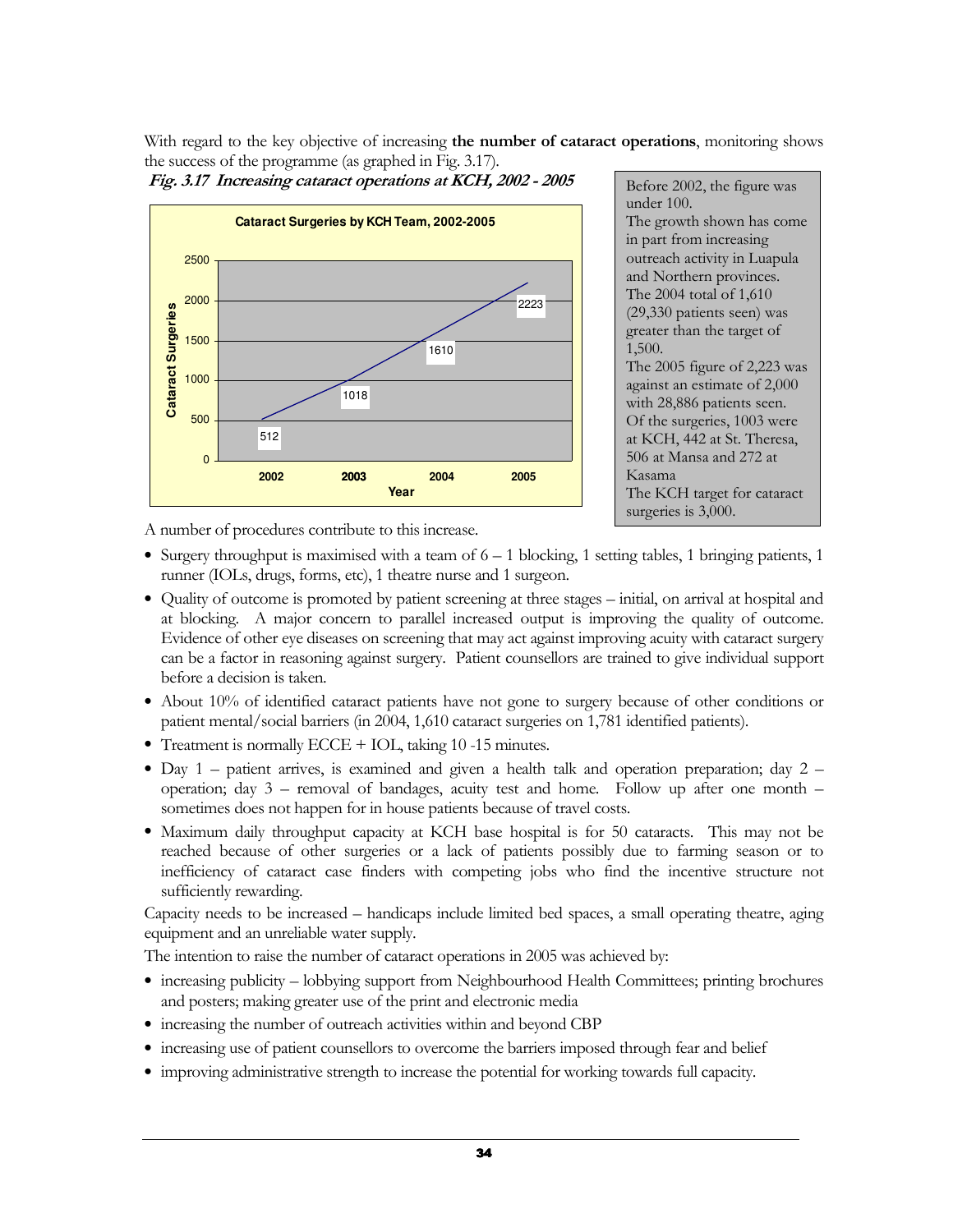| KITWE         |           |                            |                                                       |                                           |                                      |                                |                                            |                                  |                                               |                              |                                                     |                                                   |                                               |                                                           |                                           |
|---------------|-----------|----------------------------|-------------------------------------------------------|-------------------------------------------|--------------------------------------|--------------------------------|--------------------------------------------|----------------------------------|-----------------------------------------------|------------------------------|-----------------------------------------------------|---------------------------------------------------|-----------------------------------------------|-----------------------------------------------------------|-------------------------------------------|
|               |           |                            |                                                       |                                           |                                      |                                |                                            |                                  |                                               |                              |                                                     |                                                   |                                               |                                                           |                                           |
|               |           |                            |                                                       |                                           |                                      |                                |                                            |                                  |                                               |                              |                                                     |                                                   |                                               |                                                           |                                           |
|               |           |                            |                                                       |                                           |                                      |                                |                                            |                                  |                                               |                              |                                                     |                                                   |                                               |                                                           |                                           |
|               |           |                            |                                                       |                                           |                                      |                                |                                            |                                  |                                               |                              |                                                     |                                                   |                                               |                                                           |                                           |
|               | KCH opens | Eye department established |                                                       |                                           |                                      | Present unit head is appointed | Community Eye Service project is initiated | Outreach programme to CBP begins | Administrator appointed part time             | Partnership with CBMI begins | Partnership with SSI begins                         | Outreach to Luapula and Northern Provinces begins | Administrator becomes a full time appointment | Second ophthalmologist is appointed                       | Low Vision Unit opens                     |
|               |           |                            |                                                       |                                           |                                      |                                |                                            |                                  |                                               |                              |                                                     |                                                   |                                               |                                                           |                                           |
|               |           |                            |                                                       |                                           |                                      |                                |                                            |                                  |                                               |                              |                                                     |                                                   |                                               |                                                           |                                           |
|               | 1958      | 1974                       | 1991                                                  |                                           | 1996                                 | 2000                           | 2001                                       |                                  | 2003                                          |                              | 2004                                                |                                                   | 2005                                          |                                                           | 2006                                      |
|               |           |                            |                                                       |                                           |                                      |                                |                                            |                                  |                                               |                              |                                                     |                                                   |                                               |                                                           |                                           |
|               |           |                            |                                                       |                                           |                                      |                                |                                            |                                  |                                               |                              |                                                     |                                                   |                                               |                                                           |                                           |
|               |           |                            |                                                       |                                           |                                      |                                |                                            |                                  |                                               |                              |                                                     |                                                   |                                               |                                                           |                                           |
|               |           |                            |                                                       |                                           |                                      |                                |                                            |                                  |                                               |                              |                                                     |                                                   |                                               |                                                           |                                           |
|               |           |                            |                                                       |                                           | es                                   |                                |                                            |                                  |                                               |                              |                                                     |                                                   | Sul                                           |                                                           |                                           |
|               |           |                            |                                                       |                                           | polici                               |                                |                                            |                                  |                                               |                              |                                                     |                                                   |                                               |                                                           |                                           |
| <b>ZAMBIA</b> |           |                            |                                                       |                                           |                                      |                                |                                            |                                  |                                               |                              |                                                     |                                                   |                                               |                                                           |                                           |
|               |           |                            |                                                       |                                           |                                      |                                |                                            |                                  |                                               |                              |                                                     |                                                   |                                               |                                                           |                                           |
|               |           |                            |                                                       |                                           |                                      |                                |                                            |                                  |                                               |                              |                                                     |                                                   |                                               |                                                           |                                           |
|               |           |                            |                                                       |                                           |                                      |                                |                                            |                                  |                                               |                              |                                                     |                                                   |                                               |                                                           |                                           |
|               |           |                            |                                                       |                                           |                                      |                                |                                            |                                  |                                               |                              |                                                     |                                                   |                                               |                                                           |                                           |
|               |           |                            |                                                       |                                           |                                      |                                |                                            |                                  |                                               |                              |                                                     |                                                   |                                               |                                                           |                                           |
|               |           |                            | Health service reforms are initiated with emphasis on | decentralisation and district empowerment | CBoH is established to implement MoH |                                | Government signs up to VISION 2020         |                                  | National 5-Year Strategic Plan is drawn up fo | the Prevention of Blindness  | National Planning workshop to launch Strategic Plan |                                                   | National Eye Care Co-ordination Project begi  | National Committee for the Prevention of Blindness starts | National VISION 2020 Manager is appointed |
|               |           |                            |                                                       |                                           |                                      |                                |                                            |                                  |                                               |                              |                                                     |                                                   |                                               |                                                           |                                           |

35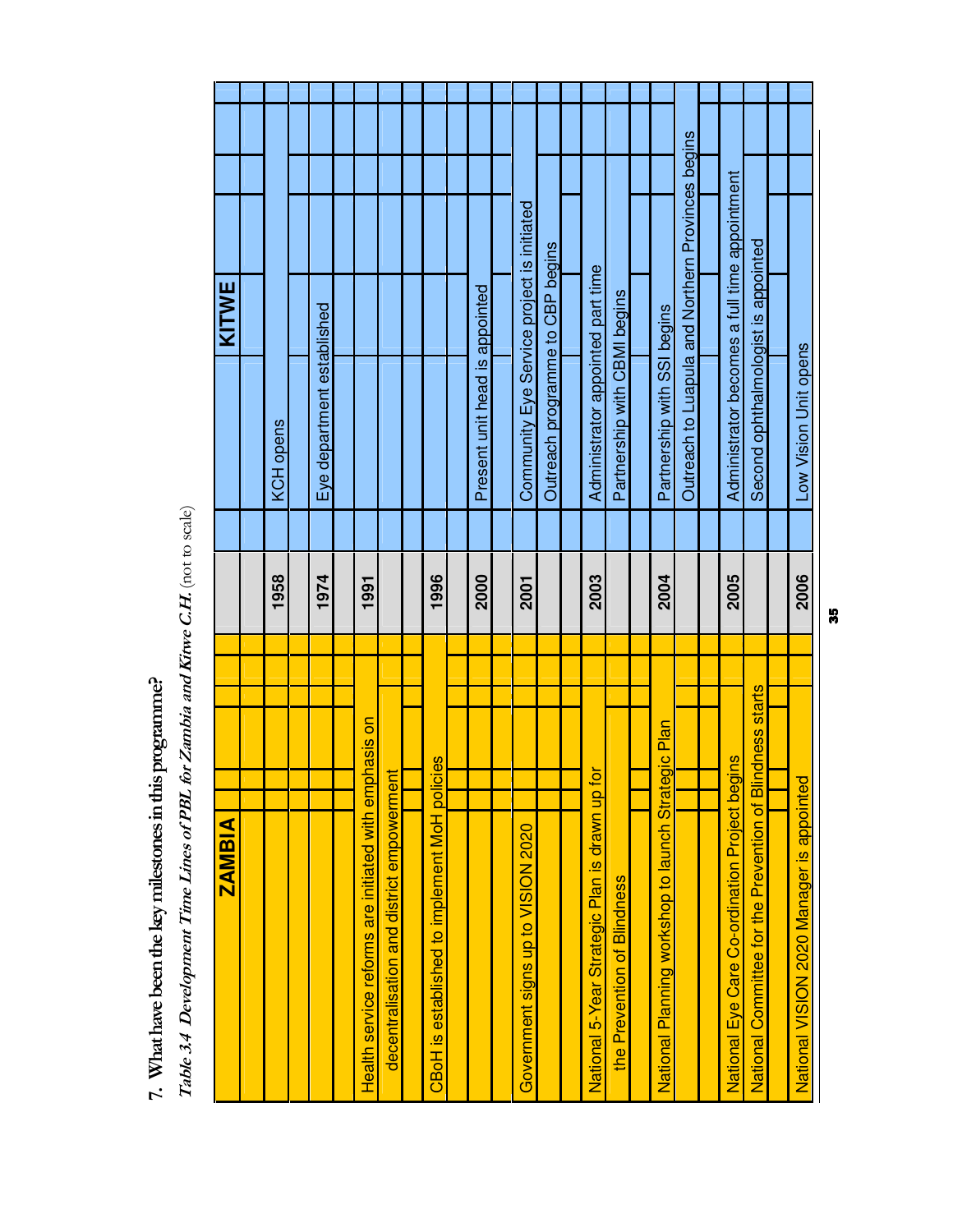# 8. What conclusions can be drawn?

The Kitwe project is now in its sixth year. Its strengths as a successful model for the care of community eye health through district level VISION 2020 can be summarised by:

- highlighting the influential aspects (positive and negative) of its broader **environment** (Table 3.5)
- drawing out the key elements in the **programme** (Fig. 3.18).

Table 3.5 Assets and challenges for the KCH Project – national and provincial

| <b>Assets</b>                                                                                                                                                                                          | <b>Challenges</b>                                                                                                                      |
|--------------------------------------------------------------------------------------------------------------------------------------------------------------------------------------------------------|----------------------------------------------------------------------------------------------------------------------------------------|
| Verbal support from the government – for                                                                                                                                                               | Low national income, adversely affected by: (1) an                                                                                     |
| decentralisation and horizontal integration of health care                                                                                                                                             | economy reliant largely on the export of a primary                                                                                     |
| at the district level. Support also through financial                                                                                                                                                  | product, subject to world price fluctuations, and (2) high                                                                             |
| flows, especially for salaries                                                                                                                                                                         | levels of international debt                                                                                                           |
| Appointment of a National VISION 2020 Manager<br>with powers to co-ordinate eye care nationally                                                                                                        | Prevalence of other major disease problems –<br>HIV/AIDS, TB and Malaria - competing for scarce<br>central government health resources |
| Political stability with less factional disruption than in                                                                                                                                             | High national levels of unemployment and individual                                                                                    |
| some other parts of Africa                                                                                                                                                                             | poverty                                                                                                                                |
| VISION 2020 advocacy at national level leading to a                                                                                                                                                    | A National Plan for VISION 2020 that does not                                                                                          |
| National Plan in 2003                                                                                                                                                                                  | incorporate a clear plan for district level implementation                                                                             |
| Support both from central government and provincial                                                                                                                                                    | Very inadequate and poorly distributed national human                                                                                  |
| health offices                                                                                                                                                                                         | resources for eye care                                                                                                                 |
| CBP factors include the number and density of<br>population, accessibility, relatively favourable attributes<br>of lower poverty and unemployment, higher literacy,<br>better water supply and hygiene | A lack of training resources within Zambia for the<br>higher levels of qualification for eye care professionals                        |
| The existence of an eye department at KCH since 1974                                                                                                                                                   | A national eye care infrastructure that means that many<br>populations in need remain largely unreached                                |

The reasons for the growing success of this model programme, with its important features shown in Fig. 3.18, can be set out by analysing how four central issues, common globally, are resolved at Kitwe.

#### 1. How are cataract patients encouraged to attend for surgery? – The three C's provide the answer:

- Care The KCH team has a wide reputation for its pronounced patient care ethos, demonstrated by a number of features, including – minimal waiting times; unhurried consultations; skilled patient counsellors reducing concerns and ensuring realistic expectations; a focus on an open and welcoming respect for patients by the whole KCH team – medical, ancillary and volunteer; and not least its successful surgery outcomes. The caring approach helps to overcome real or mental barriers of distance, costs of travel, poor escort availability, fear of surgery and beliefs.
- Co-ordination Two communication links are particularly important: (1) Good patient access to convenient and free transport from collection points and a secure awareness of set dates and times for pick up ensure that screening centres are well used on the set days, that consequent surgery appointments are reliably kept and that patients return for follow up appointments. This last point is actually much easier to ensure for outreach patients than for the walk in-patients at Kitwe. (2) PHC staff in clinics and hospitals, trained in eye care, provide secure information links between locally based screening activity at outreach centres and visiting surgical teams.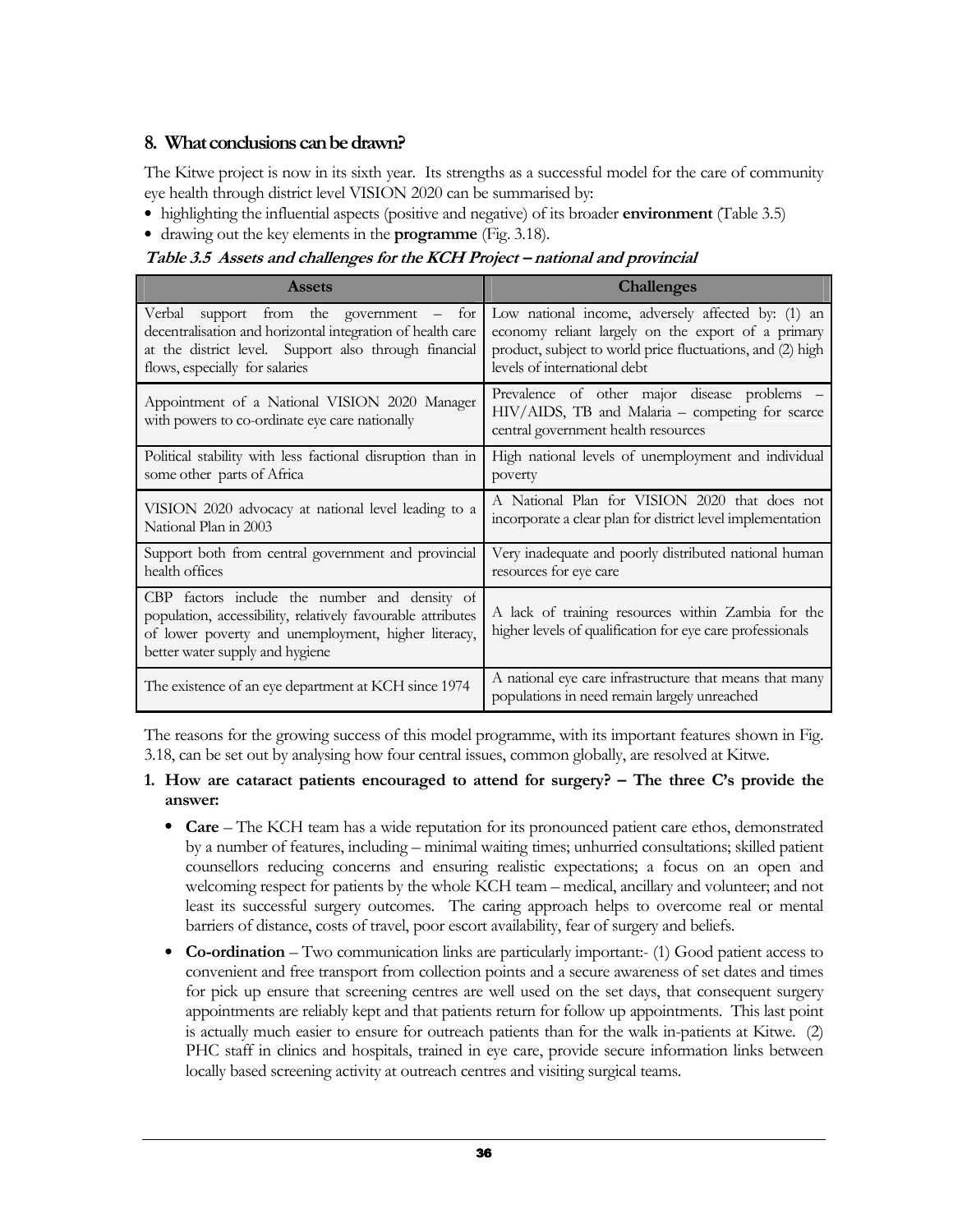- **Community** The whole community, represented through neighbourhood health committees, supports this drive for improved community eye health and is involved in local meetings and through the media in health promotion to urge forward those in possible need of treatment.
- 2. How is staff motivation kept at a high level to achieve this successful service? It is the result of a complementary balance between a caring, yet highly professional style of leadership and team reward.
	- Leadership As stated earlier the right person appointed at the right place and at the right time has been all important. The management style of the unit head has successfully moulded a highly motivated, industrious and caring team that not only brings the patient care above but also characterises a working environment founded on mutual support and respect. At the same time the skills demonstrated by the unit head in surgery, teaching, administration and external relations have provided a strong foundation on which to establish a leading centre of eye health in Southern Africa.
- Reward Staff at all levels are encouraged in this participatory, nonhierarchical structure to share in the drive to make the KCH community eye project successful. A number of examples can be given: - monthly staff meetings with agendas drawn in part from staff concerns; group clinical presentations; financial incentives in recognition for time given to long days of outreach; good access to training opportunities; positive procedures for appraisal; bonding activities through social events organised for all staff members; and, not least, a shared ownership of the unit's evident success and growing reputation.
- 3. How is the project financed? It is accepted at Kitwe, as through most of Sub-Saharan Africa, that the goal of sustainability for the eye care programme has to be seen for some indeterminate time in terms of guaranteed external support – whether through I/NGOs or the state or a combination of the two. At present Kitwe eye unit is dependent on both to the ratio of approximately 30 % state support (largely salaries) and 70% I/NGOs. The role of CBMI and SSI in particular has been crucial in two ways. The generosity of their support has been described on pages. 28-29. Additionally, their experience of project management has helped to ensure proactively that realistic targets, carefully monitored, have kept the project well on track with respect to the key objectives of promoting both HRD and the primary eye care infrastructure for outreach support.

While the success of the project has undoubtedly encouraged I/NGO investment, in the longer term the balance between state and I/NGO input must change. This will enable I/NGO support to be redirected to currently under-funded districts. A slow growth in cost-recovery on site (at present minimal), enabled in part by a growing demand for an expanding service, together with an appreciation by the state of the need for increased funding for a successful programme has to eventually secure those necessary future financial adjustments. The time factor for this transition remains an unknown.

4. How is the project managed? Three strands work well together to compose a good complementary model. (1) The hospital's management committee, with government, professional and community representation, provides strong support and co-ordination with minimal pressures. This is also the experience at Mansa and Kasama General Hospitals. (2) The eye unit's executive committee, involving the unit managers, has the day to day responsibility for implementing the programme. (3) The unit head and the unit administrator are the key personnel within the unit's administration and in its external dealings with all stakeholders.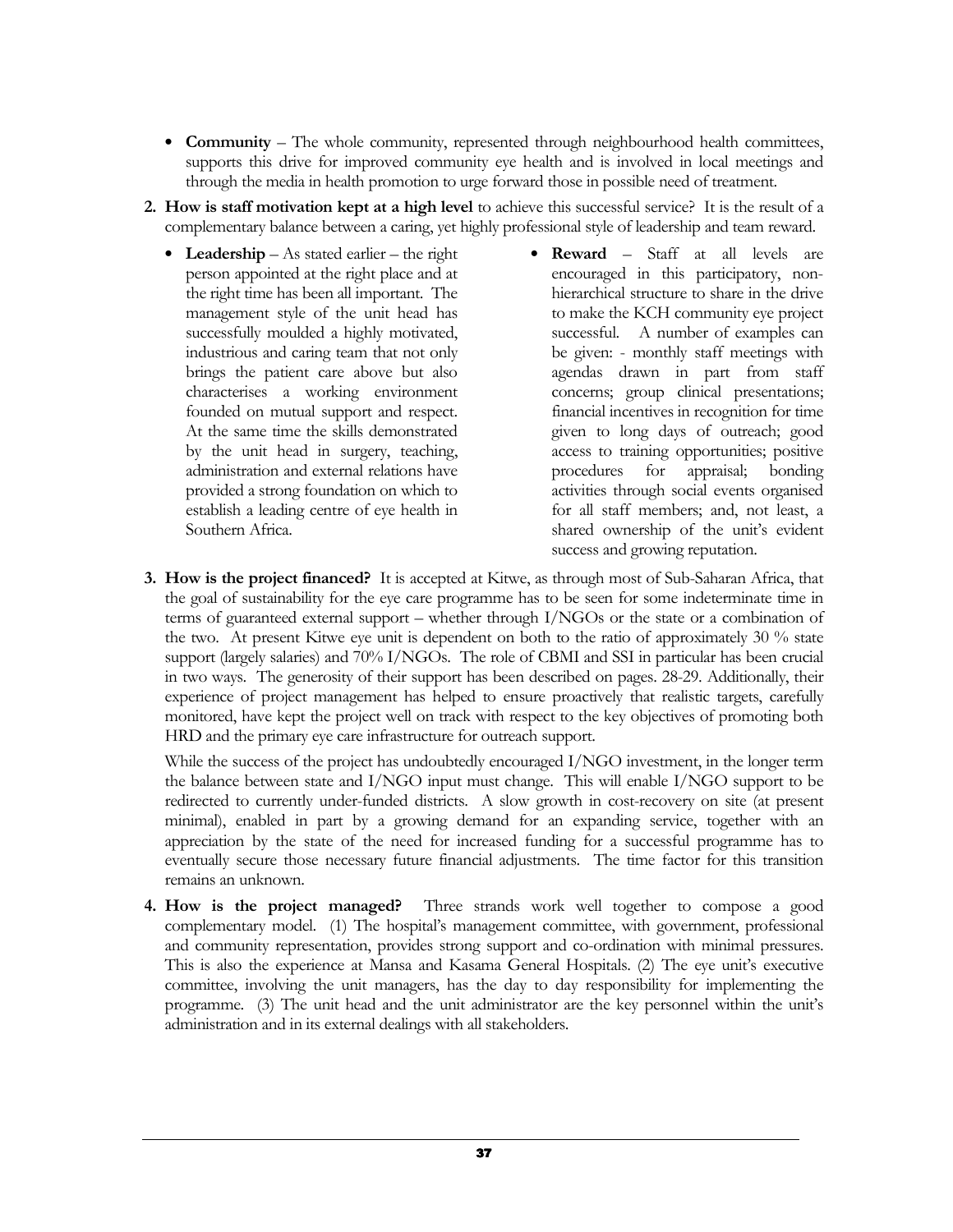